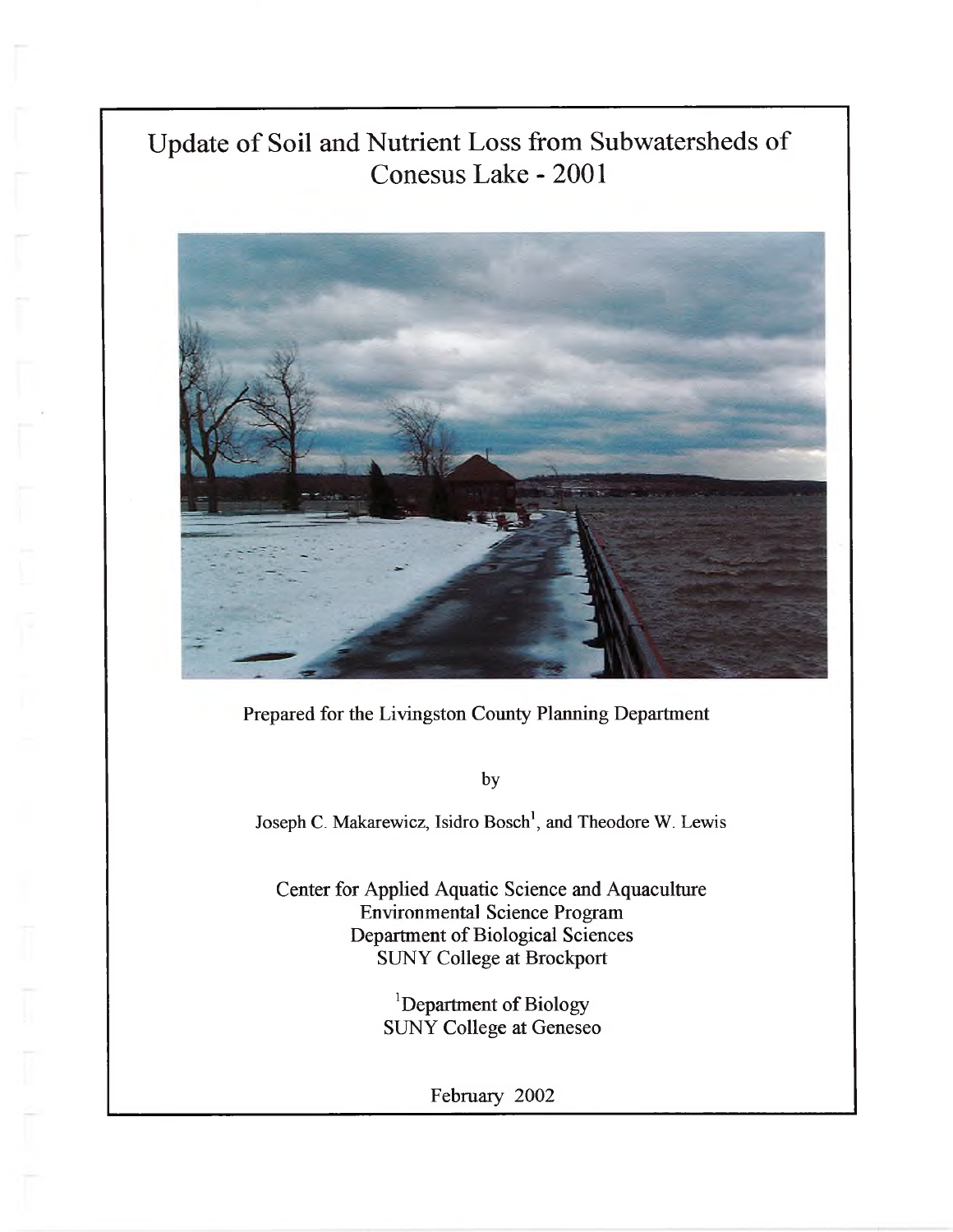# **Executive Summary**

- 1. The objective of this study was to update decade old nutrient and soil loss data from the major subwatersheds of Conesus Lake and to evaluate several subwatersheds not previously considered.
- 2. Drought conditions existed during the study period and was characterized by the National Weather Service as mild to moderate in June and July, becoming moderate to severe through mid-August. Discharge and loss of materials from the various subwatersheds were clearly impacted by the drought conditions.
- 3. Four of the eighteen tributaries monitored during 2001 contributed over seventy percent of the runoff to Conesus Lake. Those tributaries in descending order were Conesus Inlet, South McMillan, North McMillan and Southwest Creeks.
- 4. High concentrations of total phosphorus were observed in Graywood (Northwest Creek), Long Point Gully and South Gully during 2001 hydrometeorological events. Surprisingly, average non-event total phosphorus concentrations of Graywood Creek exceeded those of all other tributaries during both non-event and event conditions.
- 5. Total suspended solids were generally low throughout the sampling period due to the lack of large precipitation events and drought conditions. One notable exception was South Gully, which averaged 195.3 mg TSS/L during event conditions. This high average value was primarily due to one event on 23 May 2001, where the TSS concentration was 972.5 mg TSS/L. Field notes indicate that the town was ditch digging along East Lake Road near South Gully on this date.
- 6. The total phosphorus areal loading for the eighteen tributaries was dominated by losses during events. Graywood Creek had the highest total phosphorus loading on an areal basis during both events (2.00 g/ha/d) and non-events (0.48 g/ha/d) in 2001. Southwest Creeks was second in TP areal losses with 1.02 g/ha/d during events and 0.45 g/ha/d during baseline conditions. Graywood Creek is comparable to other watersheds in western and central New York that are dominated by agricultural land use. Conversely, Cottonwood Gully, Southeast Creeks, Densmore Creek and North McMillan Creek all had total phosphorus losses less than 0.10 g/ha/d during 2001. These creeks can be characterized as having areal total phosphorus losses comparable to those watersheds that are relatively unimpacted or forested in western and central New York.
- 7. With an average loss rate of 1,239 g TSS/ha/d for events, South Gully had the greatest loss of materials from the watershed. It should be recognized that this estimate is heavily influenced by one precipitation event on 23 May 2001 where the loss for that day was estimated as 7424 g/ha/d. This was due to road ditching that was occurring on East Lake Road during the sampling period. This result points out the importance of encouraging the highway department to use management practices during construction that prevent such high losses of materials into the lake. Subsequent events that were sampled showed that this source was temporary as total suspended solids concentrations returned to earlier levels.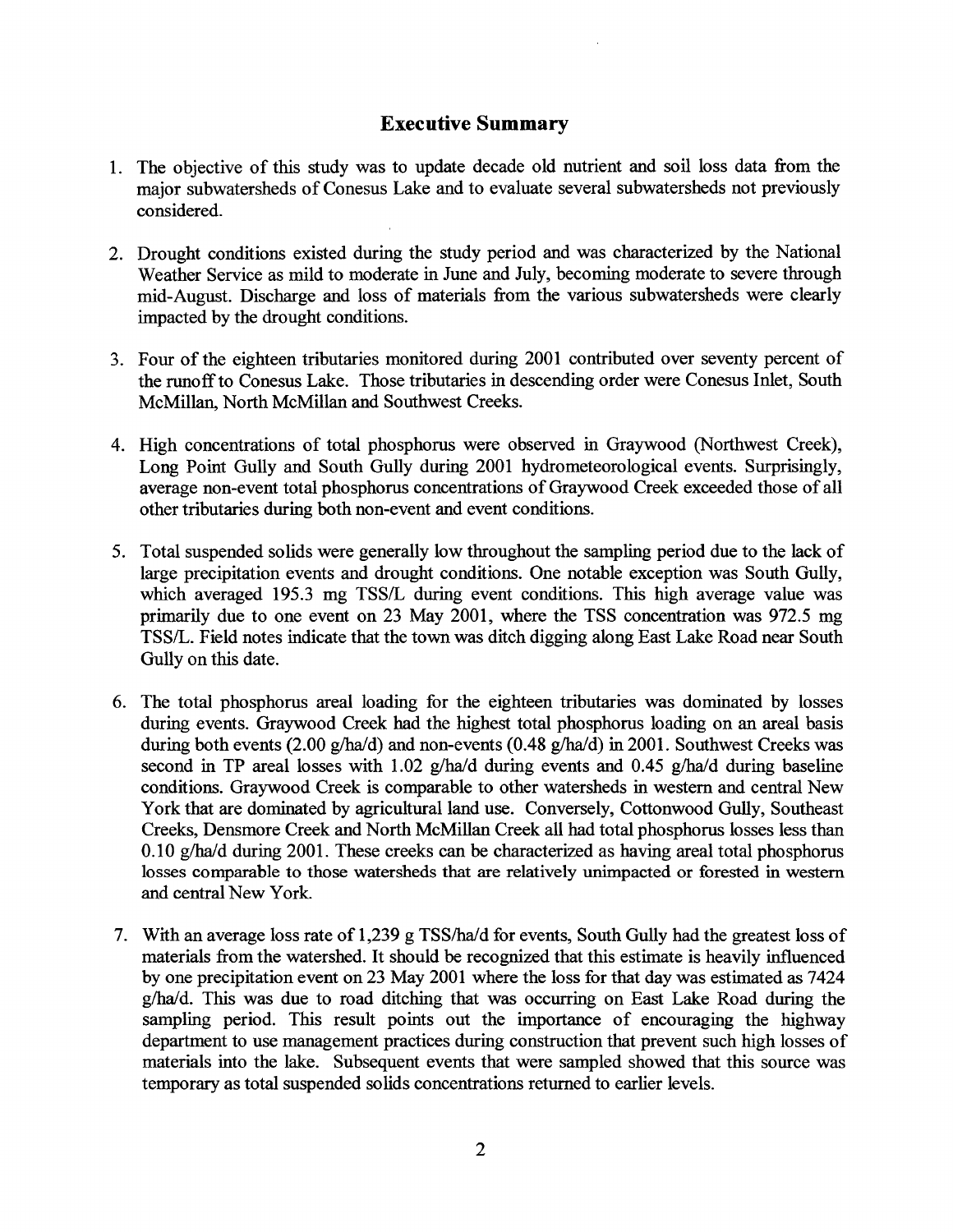- 8. The next highest loss of soils during precipitation events was from Central Gully including the most during non-event conditions. Cottonwood Gully, Long Point Gully, Southeast Creeks and Densmore Creek all had total suspended solid losses of less than 10 g/ha/d for 2001**.**
- 9. When comparing current results to a study done a decade ago, the phosphorus loss rate has decreased in all but three of the streams studied in both years. Overall, this could be viewed as a positive development for the Conesus Lake watershed in that no streams measured in both studies has increased dramatically in the intervening 10-year period. We would caution the trumpeting of vast improvements in the overall health of the watershed based on these results. The reductions in nutrient and material loss observed in some subwatersheds are likely due to the drought conditions encountered. Some of the differences observed may also be due to differences in monitoring methodology.

## **Introduction**

In the early 90s, Makarewicz *et al.* (1991) calculated nutrient (nitrate, total Kjeldahl nitrogen, total phosphorus), sodium and soil loss based on continuous discharge measurements and automated event sampling of several of the major Conesus Lake subwatersheds. Since these data were over a decade old, a priority of "The State of Conesus Lake: Watershed Characterization Report" (2001) was to update estimates of soil and nutrient loss from major subwatersheds of Conesus Lake. Reported here are discrete baseline and hydrometeorological event losses of total phosphorus and total suspended solids from eighteen subwatersheds between April and December of 2001. Results of this limited study will allow prioritization of subwatersheds for identification of point and nonpoint sources of pollution by segment analysis, provide some comparative analysis of nutrient and soil loss of several watersheds over a 10-year period and further develop our discovery of the relationship between macrophyte beds and high nutrient and soil loss from various subwatersheds (Fig. l)(Bosch *et al.* 2001). It is important to note that the discrete measurements of nutrient and soil loss made in this study are not directly comparable to estimates made in the early 1990s that were based on continuous measurements of discharge. Also, the sampling strategy in 2001 was biased toward hydrometeorological events (equal number of baseline and event samples). It is true that the mass loss of nutrients and soils from the subwatersheds of Conesus Lakes is lowest during non-event periods; that is most of the mass loss of nutrients occurs during events (Makarewicz *et al.* 1991, Makarewicz and Lewis 1999, 2000). Thus, the sampling strategy does not represent the proportion of event and baseline days in a calendar year). Attempts to take daily loss rates and expand them into yearly estimates of loss have to be viewed with considerable caution.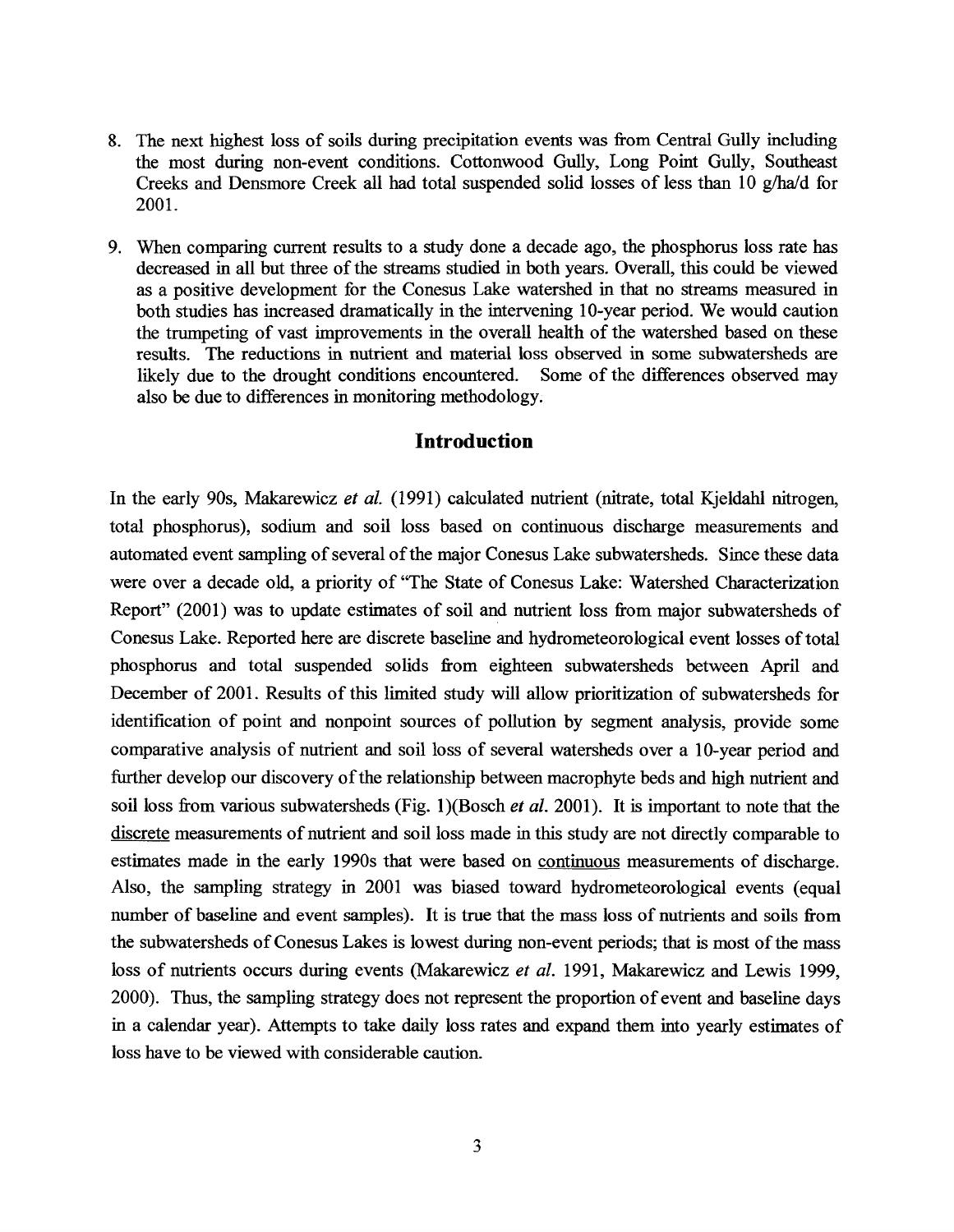# **Methods**

SUNY Brockport personnel took stream water samples from eighteen subwatersheds of Conesus Lake from April to December 2001. The location and stream height measurement information for all sampling sites are presented in Figure 1 and Table 1. Sampling encompassed twelve dates, six during non-event conditions and six during hydrometeorological events and included a point discharge estimate during each site visit. An additional water sample was taken on Conesus Inlet at Sliker Hill road, closer to Conesus Lake, to assess the impact of the extensive wetlands between the monitoring site on Guiltner Road.

Samples were taken manually and transported to SUNY Brockport for water chemistry analysis. All sampling bottles were pre-coded so as to ensure exact identification of the particular sample and cleaned routinely with phosphate-free RBS. Prior to sample collection, containers were rinsed with the water being collected. In general, all procedures followed EPA standard methods (EPA 1979) or Standard Methods for the Analysis of Water and Wastewater (APHA 1999). Samples were held at 4°C until analysis.

## **Water Chemistry:**

Total Phosphorus: Raw water was digested using the persulfate digestion procedure prior to analysis by the automated (Technicon autoanalyser) colorimetric ascorbic acid method (APHA 1999).

Total Suspended Solids: APHA (1999) Method 2540D was employed for this analysis.

Stream Velocity: Stream velocity was measured at equally spaced locations in either a culvert or cement channel of a bridge under a road with a Gurley flow meter (Chow 1964).

Stream Height and Cross-Sectional Area: Stream depth was measured as the difference between the vertical height of the culvert/bridge opening and the distance between the stream surface and upper portion of the culvert/bridge. Stream cross-sectional area for various stream heights was calculated by planimetry after measuring the cross-sectional dimensions of each stream monitored.

Watershed Area: Subwatershed areas were updated for this report from estimates provided by (H. Hogarthy, Livingston County Planning Department, personal communication). These are based on GIS digital depictions of the subwatersheds and in some cases (Graywood, Cottonwood and Southwest Creeks), relatively large discrepancies from previous estimates were observed. No GIS data was available for the subwatershed draining the rivulet at Sutton Point. In this case, the subwatershed area was estimated from USGS topographic maps.

Nutrient Loading: Daily nutrient and sediment loadings from the watershed were calculated by multiplying the discharge on the day of the sample by the concentration of the nutrient or suspended solids from the appropriate water sample.

**Quality Assurance Internal Quality Control:** Multiple sample control charts (APHA 1999)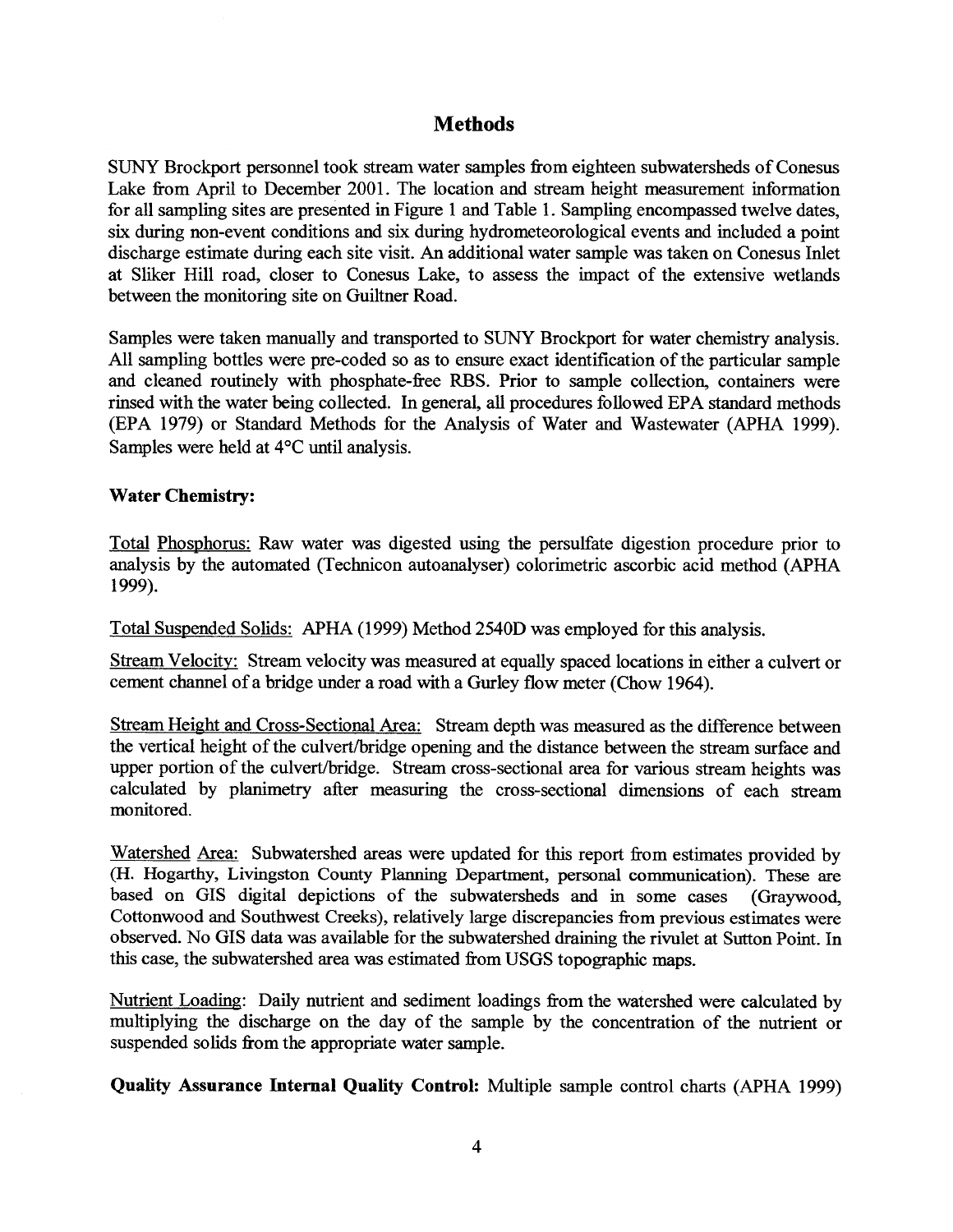Table 3. Total phosphorus and total suspended solids loss (kg/d) from selected subwatersheds of Conesus Lake from April to December 2001. Values for discharge, total phosphorus and total suspended solids represent the average for the study period.

|                    | Watershed | Discharge           |           |           |        | Total Phosphorus Total suspended solids |        |
|--------------------|-----------|---------------------|-----------|-----------|--------|-----------------------------------------|--------|
|                    | Area      | Non-event           | Event     | Non-event | Event  | Non-event                               | Event  |
|                    | (ha)      | (m <sup>3</sup> /d) | $(m^3/d)$ | (kg/d)    | (kg/d) | (kg/d)                                  | (kg/d) |
| Hanna              | 718       | 936                 | 5,059     | 0.10      | 0.40   | 7.03                                    | 64.05  |
| Graywood           | 443       | 866                 | 2,799     | 0.21      | 0.88   | 11.01                                   | 59.21  |
| Sand Pt            | 299       | 344                 | 739       | 0.02      | 0.05   | 2.10                                    | 4.22   |
| Long Pt            | 547       | 264                 | 507       | 0.01      | 0.05   | 0.28                                    | 1.07   |
| Cottonwood         | 458       | 69                  | 206       | 0.00      | 0.01   | 0.48                                    | 0.62   |
| No Name            | 386       | 467                 | 3,127     | 0.02      | 0.19   | 0.23                                    | 7.56   |
| Sutton Pt          | 62        | 295                 | 639       | 0.01      | 0.04   | 1.49                                    | 1.41   |
| Southwest          | 636       | 4,191               | 8,439     | 0.29      | 0.65   | 17.24                                   | 18.93  |
| Inlet              | 4,666     | 12,871              | 26,785    | 0.16      | 0.82   | 30.18                                   | 66.87  |
| S. McMillan        | 2,734     | 7,898               | 18,987    | 0.09      | 0.69   | 10.57                                   | 92.91  |
| N. McMillan        | 2,085     | 6,168               | 8,815     | 0.08      | 0.08   | 45.60                                   | 17.50  |
| Southeast          | 593       | 452                 | 576       | 0.01      | 0.02   | 2.39                                    | 2.02   |
| South Gully        | 310       | 199                 | 945       | 0.00      | 0.40   | 0.55                                    | 384.30 |
| <b>North Gully</b> | 729       | 2,783               | 5,378     | 0.04      | 0.14   | 16.87                                   | 20.46  |
| Central Gully      | 185       | 733                 | 1,044     | 0.05      | 0.07   | 27.17                                   | 39.35  |
| Densmore           | 654       | 1,071               | 1,871     | 0.01      | 0.03   | 3.33                                    | 5.41   |
| Northeast          | 373       | 551                 | 866       | 0.02      | 0.03   | 6.72                                    | 6.96   |
| <b>Wilkins</b>     | 694       | 1,116               | 3,476     | 0.14      | 0.19   | 71.90                                   | 33.99  |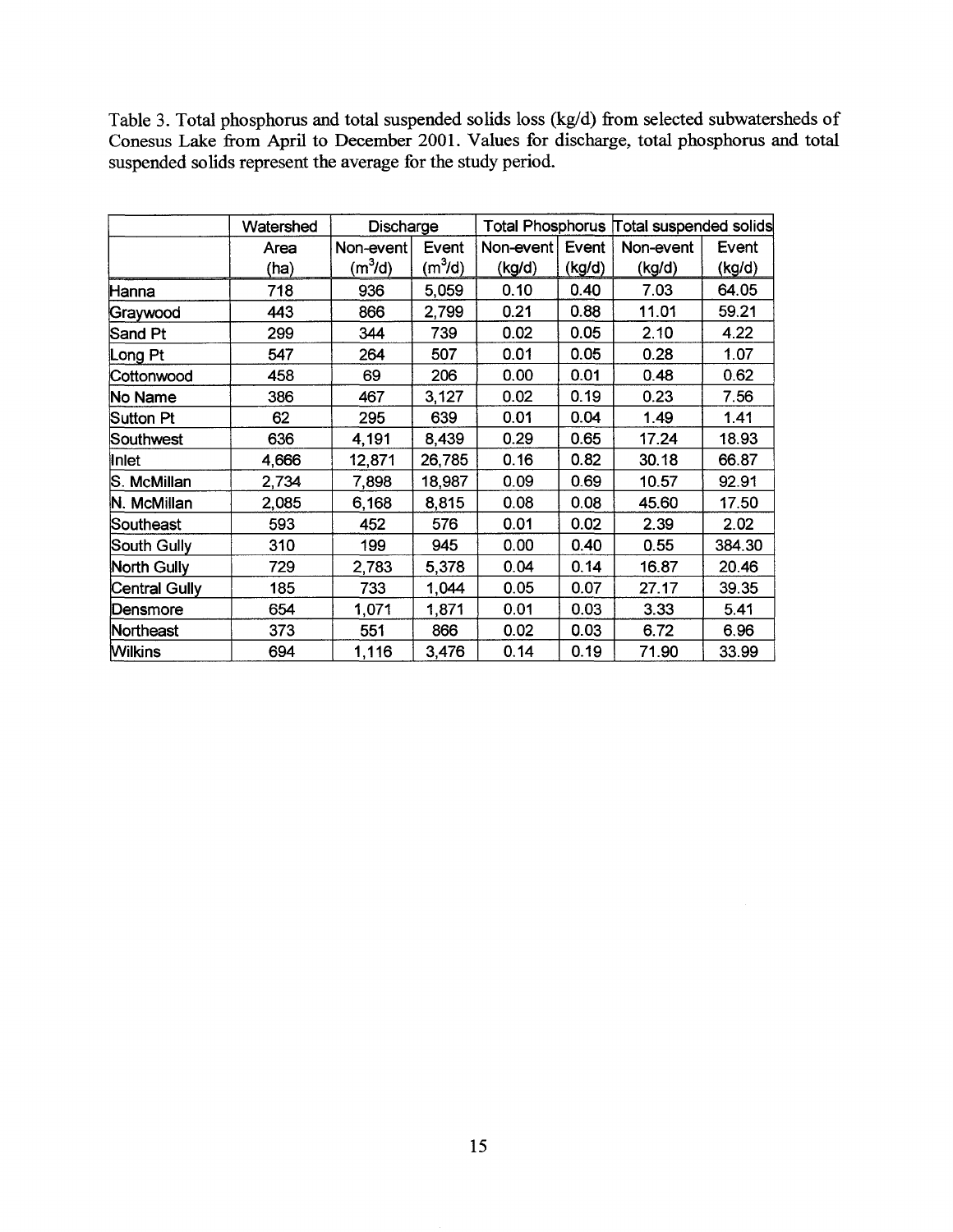Table 4. Areal total phosphorus and total suspended solids loss (g/ha/d) from selected subwatersheds of Conesus Lake from April to December 2001. Values for discharge, total phosphorus and total suspended solids represent the average for the study period.

|               | Watershed | Discharge       |                     | <b>Total Phosphorus</b> |          |                 |          |
|---------------|-----------|-----------------|---------------------|-------------------------|----------|-----------------|----------|
|               | Area      | <b>Baseline</b> | Event               | <b>Baseline</b>         | Event    | <b>Baseline</b> | Event    |
|               | (ha)      | $(m^3/d)$       | (m <sup>3</sup> /d) | (g/ha/d)                | (g/ha/d) | (g/ha/d)        | (g/ha/d) |
| Hanna         | 718       | 936             | 5,059               | 0.15                    | 0.55     | 9.79            | 89.21    |
| Graywood      | 443       | 866             | 2,799               | 0.48                    | 2.00     | 24.84           | 133.62   |
| Sand Pt       | 299       | 344             | 739                 | 0.05                    | 0.17     | 7.03            | 14.13    |
| Long Pt       | 547       | 264             | 507                 | 0.01                    | 0.10     | 0.51            | 1.96     |
| Cottonwood    | 458       | 69              | 206                 | 0.01                    | 0.03     | 1.05            | 1.34     |
| No Name       | 386       | 467             | 3,127               | 0.04                    | 0.48     | 0.61            | 19.60    |
| Sutton Pt     | 62        | 295             | 639                 | 0.13                    | 0.58     | 23.93           | 22.66    |
| Southwest     | 636       | 4,191           | 8,439               | 0.45                    | 1.02     | 27.09           | 29.76    |
| Inlet         | 4,666     | 12,871          | 26,785              | 0.03                    | 0.18     | 6.47            | 14.33    |
| S. McMillan   | 2,734     | 7,898           | 18,987              | 0.03                    | 0.25     | 3.87            | 33.98    |
| N. McMillan   | 2,085     | 6,168           | 8,815               | 0.04                    | 0.04     | 21.87           | 8.40     |
| Southeast     | 593       | 452             | 576                 | 0.02                    | 0.03     | 4.03            | 3.41     |
| South Gully   | 310       | 199             | 945                 | 0.01                    | 1.29     | 1.76            | 1238.81  |
| North Gully   | 729       | 2,783           | 5,378               | 0.06                    | 0.19     | 23.13           | 28.05    |
| Central Gully | 185       | 733             | 1,044               | 0.26                    | 0.35     | 146.56          | 212.22   |
| Densmore      | 654       | 1,071           | 1,871               | 0.02                    | 0.04     | 5.10            | 8.28     |
| Northeast     | 373       | 551             | 866                 | 0.05                    | 0.09     | 18.03           | 18.69    |
| Wilkins       | 694       | 1,116           | 3,476               | 0.21                    | 0.27     | 103.65          | 49.00    |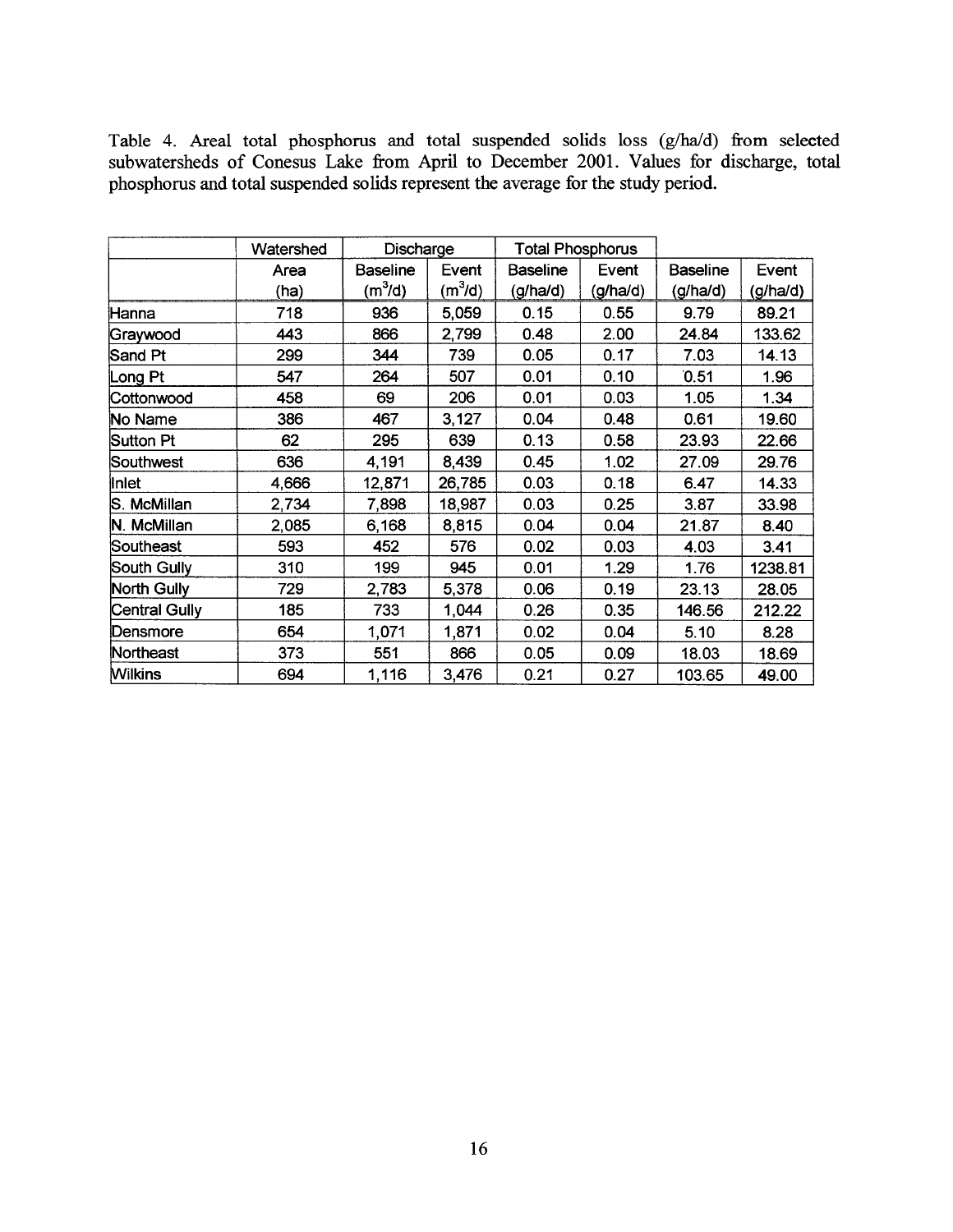**Table 5. Comparison of areal phosphorus loadings from the watersheds of Western and Central New York State. Irondequoit basin data are from 1980-81 (O'Brien and Gere 1983). All other data was generated by SUNY Brockport in Makarewicz 1988, Makarewicz** *et al.* **1991, 1991a, 1992, 1993, Makarewicz and Lewis 1994, 1998, 1998a, 1999, 1999a, 2000 and this study. TP=Total phosphorus.**

 $\sim$ 

| Subbasin or Creek                      | Land Use             | <b>TP</b>  | <b>TP</b>  | <b>TP</b>  |
|----------------------------------------|----------------------|------------|------------|------------|
|                                        |                      | Loading    | Loading    | Loading    |
|                                        |                      | (g P/ha/d) | (g P/ha/d) | (g P/ha/d) |
|                                        |                      | Annual     | Non-Event  | Event      |
| <b>Canandaigua Lake Watershed</b>      |                      |            |            |            |
| Clark Creek 1997-99                    | Forested             | 0.36       |            |            |
| Sucker Brook 1997-99                   | Ag. / Urban          | 2.68       |            |            |
| Irondequoit Creek at                   | Several Sewage       |            |            |            |
| Browncroft Blvd. 1975-77               | Plants               | 5.60       |            |            |
| (pre-diversion)                        |                      |            |            |            |
| 1978-79 (post-diversion)               |                      | 2.00       |            |            |
| <b>Monroe County 1987-88</b>           |                      |            |            |            |
| Larkin                                 | Suburban             | 0.70       |            |            |
| Buttonwood                             | Suburban             | 1.58       |            |            |
| Lower Northrup                         | <b>Sewage Plant</b>  | 6.64       |            |            |
| <b>Upper Northrup</b>                  | Urban                | 3.23       |            |            |
| <b>Wayne County 1991-93</b>            |                      |            |            |            |
| First                                  | Forested             | 0.11       |            |            |
| Clark                                  | Forested             | 0.22       |            |            |
| <b>Sodus East</b>                      | Agriculture          | 8.57       |            |            |
| Wolcott                                | Agriculture          | 5.01       |            |            |
| <b>Bobolink</b>                        | Forested             | 0.02       |            |            |
| <b>Oswego County 93-94 &amp; 96-97</b> |                      |            |            |            |
| Sheldon                                | Muckland             | 24.10      |            |            |
| Summerville                            | Suburban             | 5.24       |            |            |
| <b>Orleans County 1997-99</b>          |                      |            |            |            |
| Oak Orchard                            | Agriculture          | 3.17       |            |            |
| Johnson                                | Agriculture          | 2.34       |            |            |
| Sandy                                  | Agriculture          | 0.88       |            |            |
| <b>Conesus Lake Watershed</b>          |                      | 1990-91    | 2001       | 2001       |
| Densmore                               | Ag / Single Family   | 0.23       | 0.02       | 0.04       |
| Hanna's                                | Agriculture          | 1.16       | 0.15       | 0.55       |
| Inlet                                  | Ag / Single Family   | 0.13       | 0.03       | 0.18       |
| Long Point Gully                       | Agriculture          | 0.49       | 0.01       | 0.10       |
| No Name                                | Ag / Single Family   | 0.52       | 0.04       | 0.48       |
| North Gully                            | Vacant / Ag.         | 0.79       | 0.06       | 0.19       |
| North McMillan                         | <b>Single Family</b> | 0.43       | 0.04       | 0.04       |
| Sand Point Gully                       | Single Family        | 0.10       | 0.05       | 0.17       |
| South Gully                            | Ag / Single Family   | 0.39       | 0.01       | 1.29       |
| South McMillan                         | Single Family / Ag   | 0.48       | 0.03       | 0.25       |
| Wilkins                                | Ag / Single Family   | 0.36       | 0.21       | 0.27       |
| Greywood (Northwest)                   | Agriculture          |            | 0.48       | 2.00       |
| Cottonwood                             | Agriculture          |            | 0.01       | 0.03       |
| <b>Sutton Point</b>                    |                      |            | 0.13       | 0.58       |
| Southwest                              | Ag / Single Family   |            | 0.45       | 1.02       |
| Southeast                              | <b>Single Family</b> |            | 0.02       | 0.03       |
| Central Gully                          | Agriculture          |            | 0.26       | 0.35       |
| Northeast                              | Agriculture          |            | 0.05       | 0.09       |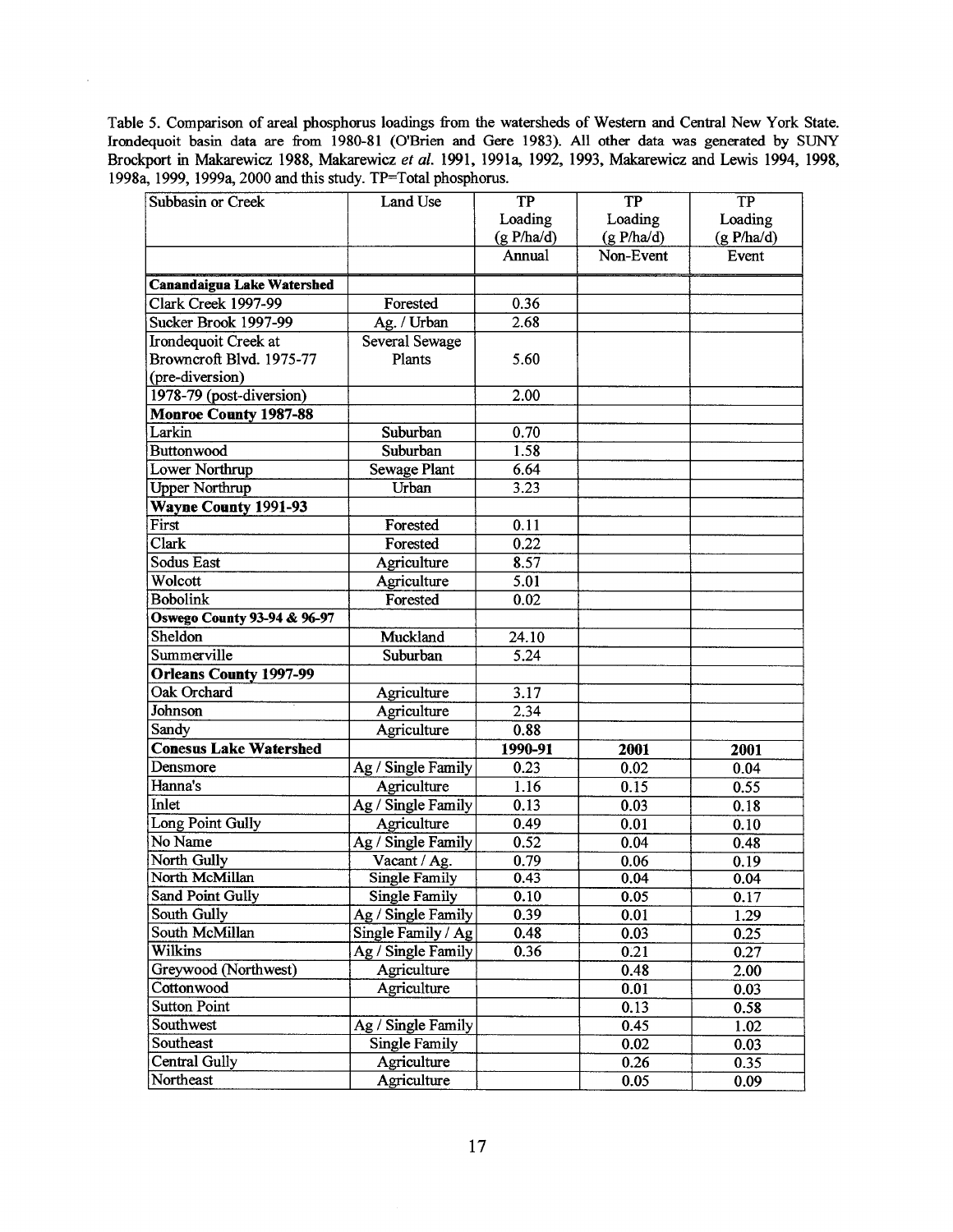

Figure 1. Location (red dots) of stream sampling sites during 2001, Conesus Lake.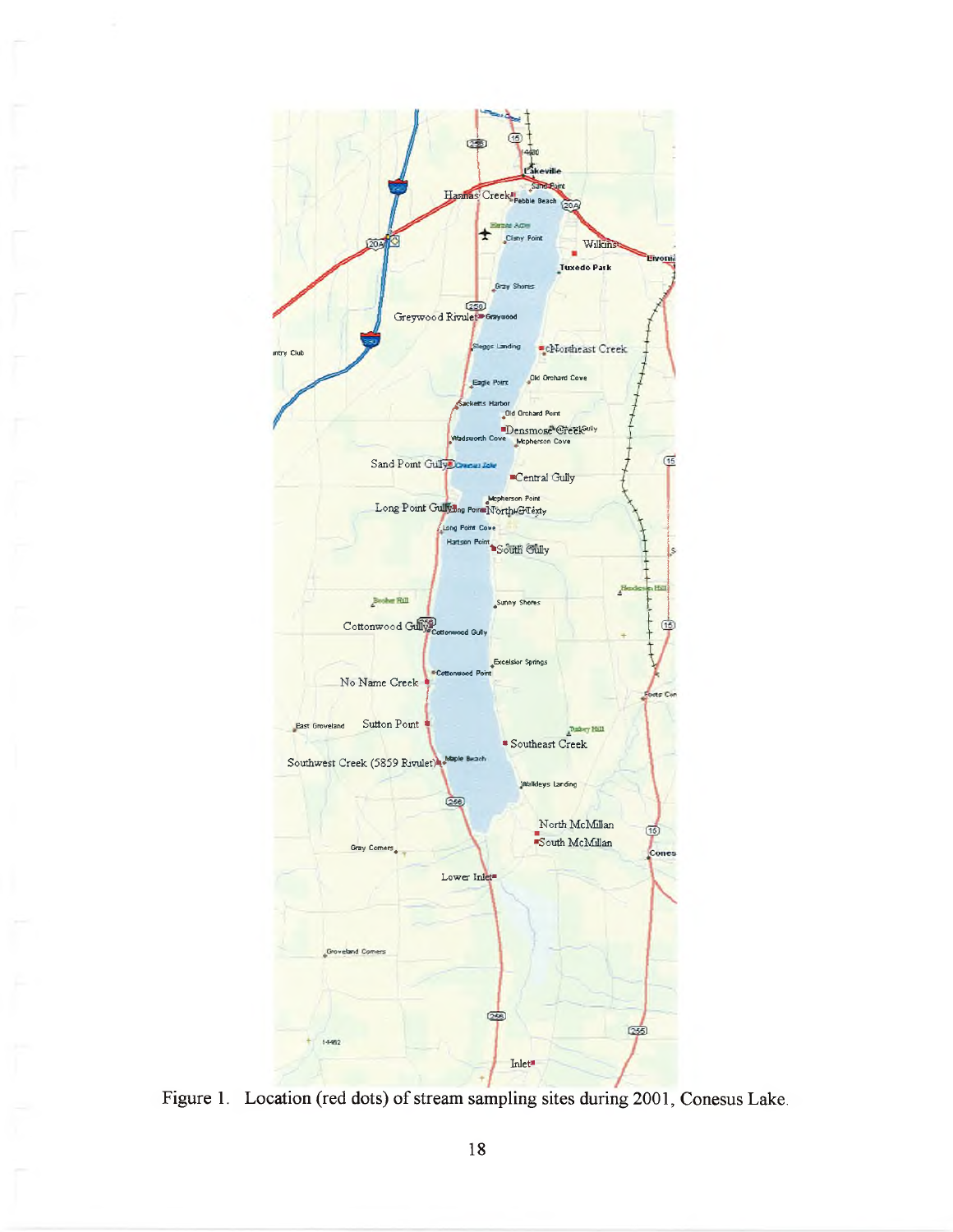

Figure 2. Discharge  $(m^3/d)$  for the eighteen subwatersheds of Conesus Lake during both baseline and event conditions from April to December 2001.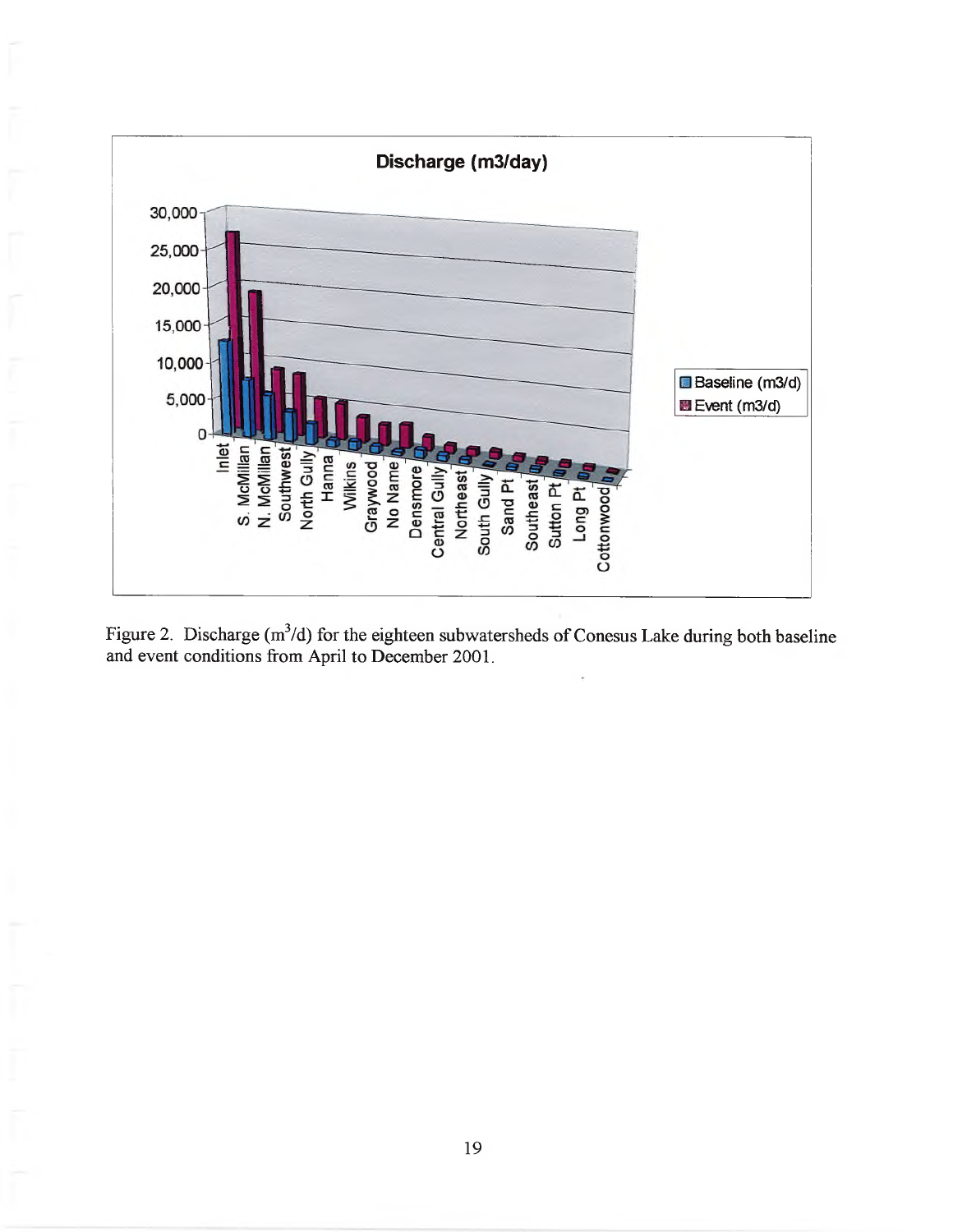

Figure 3. Total phosphorus loss rates for the eighteen subwatersheds of Conesus Lake during both baseline and event conditions from April to December 2001.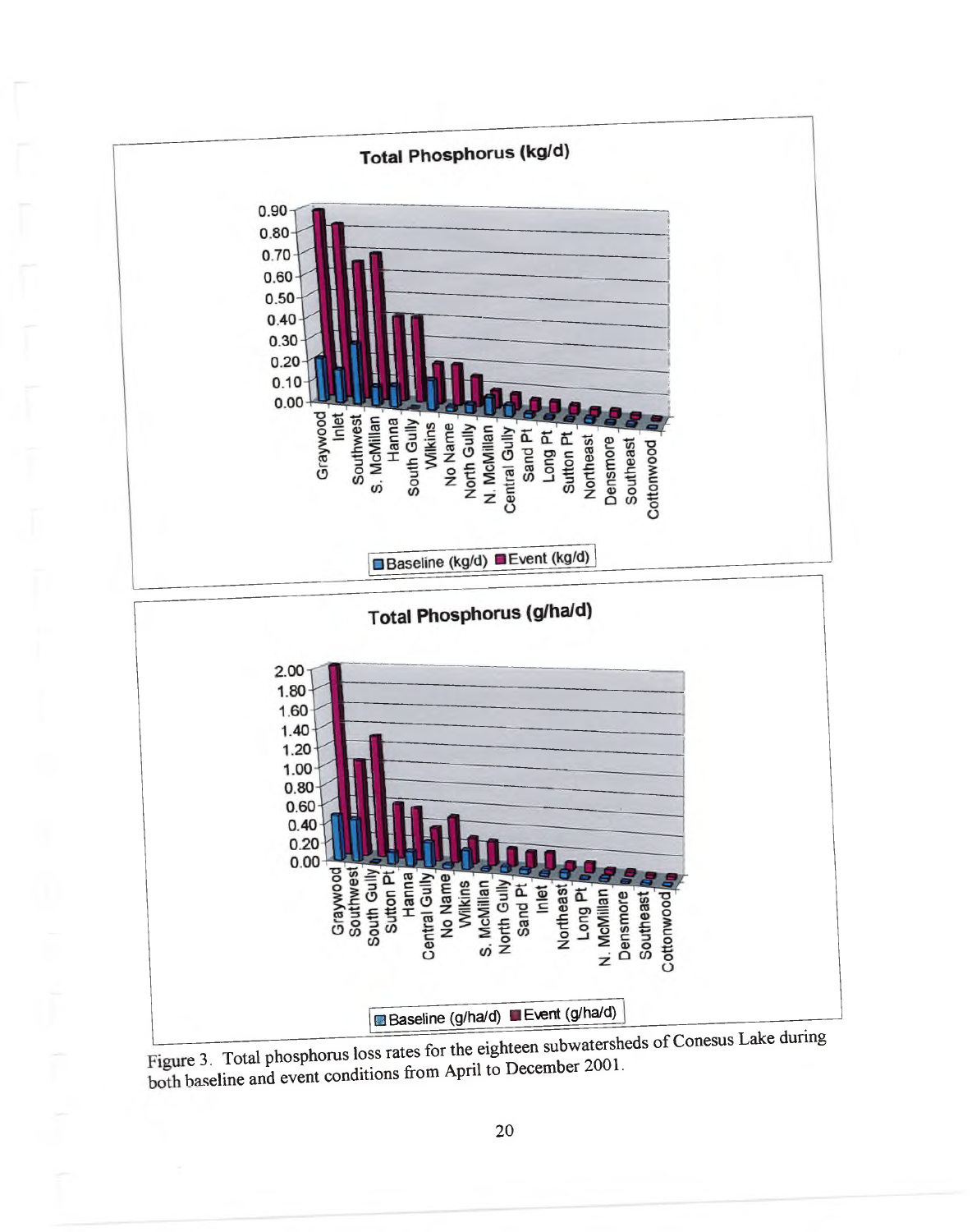

Figure 4. Total suspended solid loss rates for the eighteen subwatersheds of Conesus Lake during both baseline and event conditions from April to December 2001.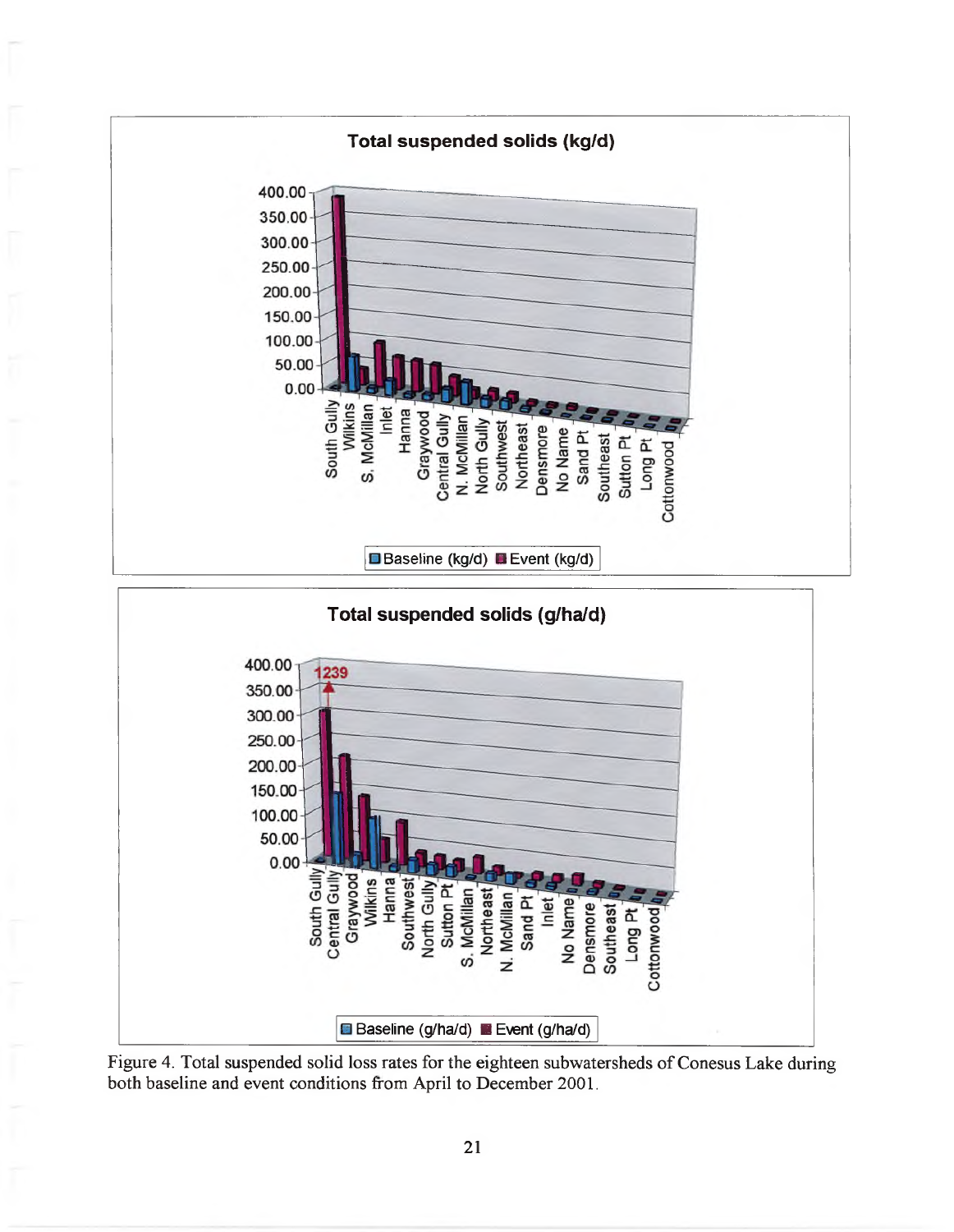

Figure 4. Comparison of total phosphorus areal loss rates for subwatersheds of Conesus Lake. 1990 data is from (Makarewicz et al (1991) and represents weekly sampling from March 1990 to February 1991, 2001 data from this study is for both baseline and event conditions from April to December 2001.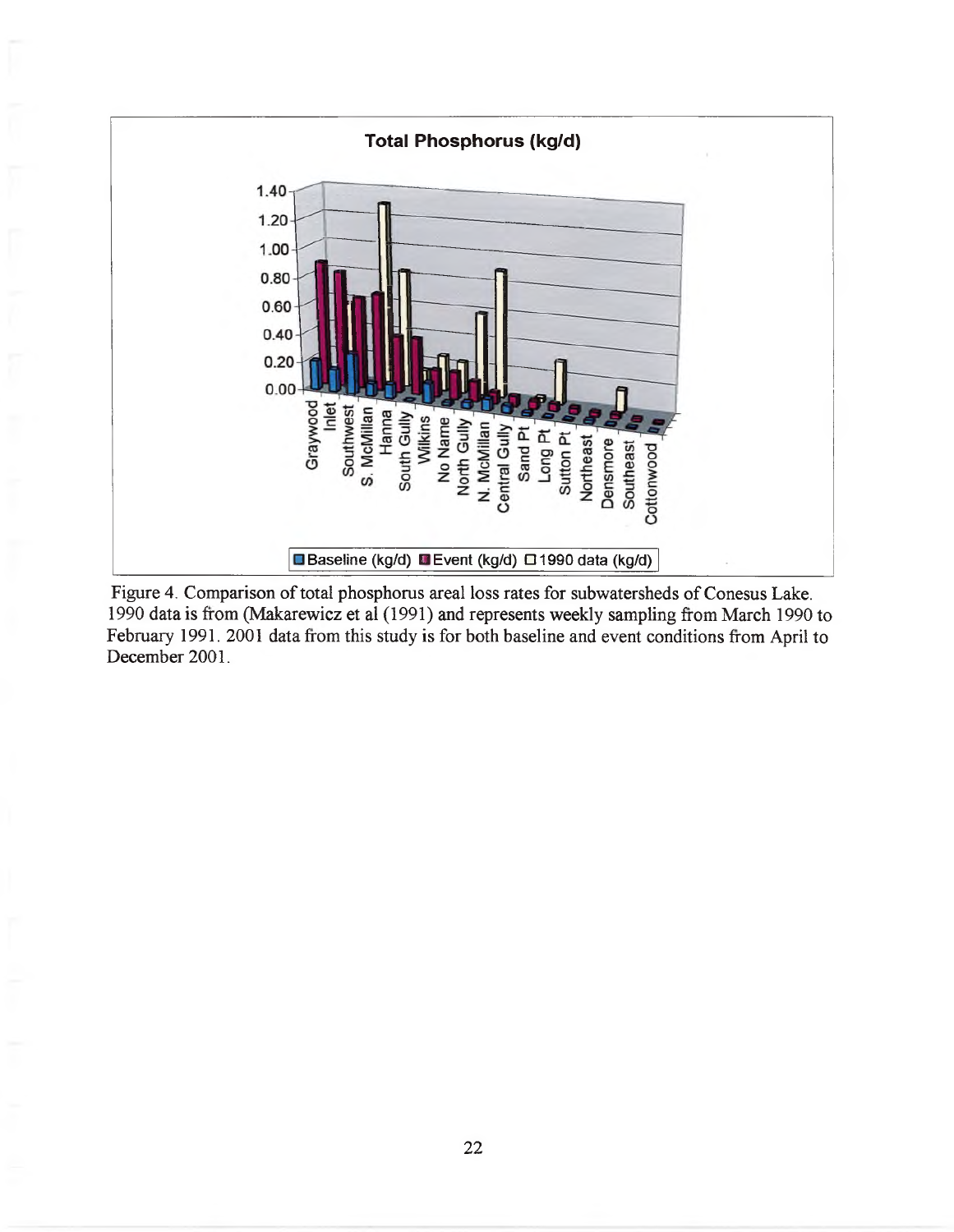| Hanna            |                 | TP                    | <b>TSS</b> | Discharge   | <b>TP</b> | <b>TSS</b> | <b>TP</b> | <b>TSS</b> |
|------------------|-----------------|-----------------------|------------|-------------|-----------|------------|-----------|------------|
|                  |                 | $(\mu g$ P/L)         | (mg/L)     | $m^3/d$     | kg/d      | kg/d       | g/ha/d    | g/ha/d     |
| 4/27/2001        | <b>Baseline</b> | 30.8                  | 1.8        | 1,456       | 0.04      | 2.62       | 0.06      | 3.65       |
| 5/10/2001        | <b>Baseline</b> | 60.5                  | 6.5        | 1,456       | 0.09      | 9.47       | 0.12      | 13.18      |
| 5/23/2001        | Event           | 79.7                  | 8.0        | 1,630       | 0.13      | 13.04      | 0.18      | 18.16      |
| 6/11/2001        | Event           | 21.7                  | 5.7        | 1,229       | 0.03      | 7.00       | 0.04      | 9.75       |
| 6/22/2001        | <b>Baseline</b> | 189.1                 | 8.7        | 2,377       | 0.45      | 20.68      | 0.63      | 28.80      |
| 8/17/2001        | <b>Baseline</b> | <b>DRY</b>            | <b>DRY</b> | $\mathbf 0$ | 0.00      | 0.00       | 0.00      | 0.00       |
| 9/25/2001        | Event           | 36.2                  | 14.2       | 6,092       | 0.22      | 86.51      | 0.31      | 120.49     |
| 11/9/2001        | <b>Baseline</b> | <b>DRY</b>            | <b>DRY</b> | 0           | 0.00      | 0.00       | 0.00      | 0.00       |
| 11/26/2001       | <b>Baseline</b> | 129.4                 | 28.6       | 329         | 0.04      | 9.41       | 0.06      | 13.11      |
| 11/29/2001       | Event           | 108.5                 | 12.9       | 14,340      | 1.56      | 184.99     | 2.17      | 257.64     |
| 11/30/2001       | Event           | 85.9                  | 28.5       | 2,807       | 0.24      | 80.00      | 0.34      | 111.42     |
| 12/17/2001       | Event           | 48.4                  | 3.0        | 4,256       | 0.21      | 12.77      | 0.29      | 17.78      |
| Mean             | <b>Baseline</b> | 102.5                 | 11.4       | 936         | 0.10      | 7.03       | 0.15      | 9.79       |
| Mean             | Event           | 63.4                  | 12.1       | 5,059       | 0.40      | 64.05      | 0.55      | 89.21      |
| Min              | <b>Baseline</b> | 30.8                  | 1.8        | $\bf{0}$    | 0.00      | 0.00       | 0.00      | 0.00       |
| Max              | <b>Baseline</b> | 189.1                 | 28.6       | 2,377       | 0.45      | 20.68      | 0.63      | 28.80      |
| Min              | Event           | 21.7                  | 3.0        | 1,229       | 0.03      | 7.00       | 0.04      | 9.75       |
| Max              | Event           | 108.5                 | 28.5       | 14,340      | 1.56      | 184.99     | 2.17      | 257.64     |
| Graywood         |                 | <b>TP</b>             | <b>TSS</b> | Discharge   | <b>TP</b> | <b>TSS</b> | <b>TP</b> | <b>TSS</b> |
|                  |                 | $(\mu g \text{ P/L})$ | (mg/L)     | $m^3/d$     | kg/d      | kg/d       | g/ha/d    | g/ha/d     |
| 4/27/2001        | <b>Baseline</b> | 198.2                 | 12.0       | 3,461       | 0.69      | 41.53      | 1.55      | 93.72      |
| 5/10/2001        | <b>Baseline</b> | 185.9                 | 3.9        | 655         | 0.12      | 2.55       | 0.27      | 5.76       |
| 5/23/2001        | Event           | 589.7                 | 15.2       | 2,892       | 1.71      | 43.96      | 3.85      | 99.20      |
| 6/11/2001        | Event           | 331.7                 | 27.7       | 1,338       | 0.44      | 37.07      | 1.00      | 83.66      |
| 6/22/2001        | <b>Baseline</b> | 440                   | 20.3       | 1,082       | 0.48      | 21.96      | 1.07      | 49.56      |
| 8/17/2001        | <b>Baseline</b> | <b>DRY</b>            | <b>DRY</b> | 0           | 0.00      | 0.00       | 0.00      | 0.00       |
| 9/25/2001        | Event           | 318.2                 | 7.6        | 1,684       | 0.54      | 12.79      | 1.21      | 28.88      |
| 11/9/2001        | <b>Baseline</b> | <b>DRY</b>            | <b>DRY</b> | 0           | 0.00      | 0.00       | 0.00      | 0.00       |
| 11/26/2001       | <b>Baseline</b> | <b>DRY</b>            | <b>DRY</b> | 0           | 0.00      | 0.00       | 0.00      | 0.00       |
| 11/29/2001       | Event           | 265.4                 | 9.1        | 4,257       | 1.13      | 38.74      | 2.55      | 87.43      |
| 11/30/2001 Event |                 | 144.1                 | 6.3        | 1,980       | 0.29      | 12.54      | 0.64      | 28.29      |
| 12/17/2001 Event |                 | 259.5                 | 45.3       | 4,644       | 1.21      | 210.15     | 2.72      | 474.25     |
| Mean             | <b>Baseline</b> | 274.7                 | 12.1       | 866         | 0.21      | 11.01      | 0.48      | 24.84      |
| Mean             | Event           | 318.1                 | 18.5       | 2,799       | 0.88      | 59.21      | 2.00      | 133.62     |
| Min              | <b>Baseline</b> | 185.9                 | 3.9        | 0           | 0.00      | 0.00       | 0.00      | 0.00       |
| Max              | <b>Baseline</b> | 440.0                 | 20.3       | 3,461       | 0.69      | 41.53      | 1.55      | 93.72      |
| Min              | Event           | 144.1                 | 6.3        | 1,338       | 0.29      | 12.54      | 0.64      | 28.29      |
| Max              | Event           | 589.7                 | 45.3       | 4,644       | 1.71      | 210.15     | 3.85      | 474.25     |

Appendix 1. Conesus Lake sub-watershed data, April to December 2001.

 $\hat{\mathcal{A}}$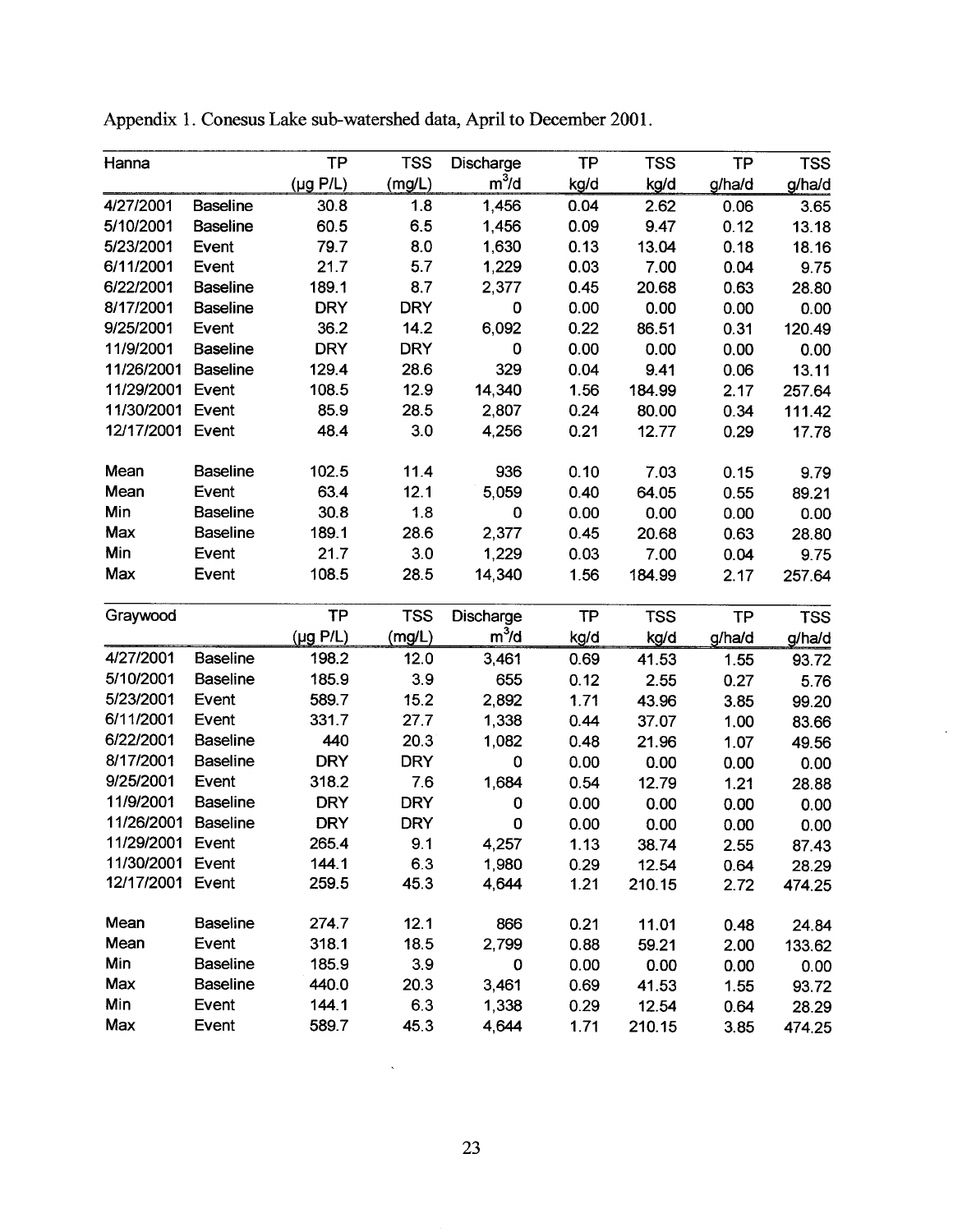| <b>Sand Point</b> |                 | <b>TP</b>             | <b>TSS</b> | Discharge | <b>TP</b> | <b>TSS</b> | <b>TP</b> | <b>TSS</b> |
|-------------------|-----------------|-----------------------|------------|-----------|-----------|------------|-----------|------------|
|                   |                 | $(\mu g P/L)$         | (mg/L)     | $m^3/d$   | kg/d      | kg/d       | g/ha/d    | g/ha/d     |
| 4/27/2001         | <b>Baseline</b> | 20.7                  | 1.6        | 673       | 0.01      | 1.08       | 0.05      | 3.60       |
| 5/10/2001         | <b>Baseline</b> | 43.9                  | 0.7        | 257       | 0.01      | 0.18       | 0.04      | 0.60       |
| 5/23/2001         | Event           | 59.4                  | 8.7        | 911       | 0.05      | 7.92       | 0.18      | 26.52      |
| 6/11/2001         | Event           | 105.2                 | 8.2        | 257       | 0.03      | 2.11       | 0.09      | 7.05       |
| 6/22/2001         | <b>Baseline</b> | 81.8                  | 9.7        | 451       | 0.04      | 4.37       | 0.12      | 14.63      |
| 8/17/2001         | <b>Baseline</b> | <b>DRY</b>            | <b>DRY</b> | 0         | 0.00      | 0.00       | 0.00      | 0.00       |
| 9/25/2001         | Event           | 85.5                  | 2.2        | 1,710     | 0.15      | 3.76       | 0.49      | 12.59      |
| 11/9/2001         | <b>Baseline</b> | <b>DRY</b>            | <b>DRY</b> | 0         | 0.00      | 0.00       | 0.00      | 0.00       |
| 11/26/2001        | <b>Baseline</b> | 47.8                  | 10.2       | 685       | 0.03      | 6.99       | 0.11      | 23.38      |
| 11/29/2001        | Event           | 55.0                  | 1.2        | 0         | 0.00      | 0.00       | 0.00      | 0.00       |
| 11/30/2001        | Event           | 64.9                  | 14.0       | 779       | 0.05      | 10.91      | 0.17      | 36.52      |
| 12/17/2001        | Event           | 25.1                  | 0.8        | 779       | 0.02      | 0.62       | 0.07      | 2.09       |
| Mean              | <b>Baseline</b> | 48.6                  | 5.6        | 344       | 0.02      | 2.10       | 0.05      | 7.03       |
| Mean              | Event           | 65.9                  | 5.9        | 739       | 0.05      | 4.22       | 0.17      | 14.13      |
| Min               | <b>Baseline</b> | 20.7                  | 0.7        | 0         | 0.00      | 0.00       | 0.00      | 0.00       |
| Max               | <b>Baseline</b> | 81.8                  | 10.2       | 685       | 0.04      | 6.99       | 0.12      | 23.38      |
| Min               | Event           | 25.1                  | 0.8        | 0         | 0.00      | 0.00       | 0.00      | 0.00       |
| Max               | Event           | 105.2                 | 14.0       | 1,710     | 0.15      | 10.91      | 0.49      | 36.52      |
| Long Point        |                 | <b>TP</b>             | <b>TSS</b> | Discharge | TP        | <b>TSS</b> | TP        | <b>TSS</b> |
|                   |                 | $(\mu g \text{ P/L})$ | (mg/L)     | $m^3/d$   | kg/d      | kg/d       | g/ha/d    | g/ha/d     |
| 4/27/2001         | <b>Baseline</b> | 34.5                  | 1.3        | 922       | 0.03      | 1.20       | 0.06      | 2.19       |
| 5/10/2001         | <b>Baseline</b> | 26.1                  | 0.7        | 662       | 0.02      | 0.46       | 0.03      | 0.85       |
| 5/23/2001         | Event           | 88.3                  | 4.0        | 1,058     | 0.09      | 4.23       | 0.17      | 7.74       |
| 6/11/2001         | Event           | <b>DRY</b>            | <b>DRY</b> | 0         | 0.00      | 0.00       | 0.00      | 0.00       |
| 6/22/2001         | <b>Baseline</b> | <b>DRY</b>            | <b>DRY</b> | 0         | 0.00      | 0.00       | 0.00      | 0.00       |
| 8/17/2001         | <b>Baseline</b> | <b>DRY</b>            | <b>DRY</b> | 0         | 0.00      | 0.00       | 0.00      | 0.00       |
| 9/25/2001         | Event           | 97.5                  | 3.0        | 506       | 0.05      | 1.52       | 0.09      | 2.77       |
| 11/9/2001         | <b>Baseline</b> | <b>DRY</b>            | <b>DRY</b> | 0         | 0.00      | 0.00       | 0.00      | 0.00       |
| 11/26/2001        | <b>Baseline</b> | <b>DRY</b>            | <b>DRY</b> | 0         | 0.00      | 0.00       | 0.00      | 0.00       |
| 11/29/2001        | Event           | 162.0                 | 0.2        | 1,003     | 0.16      | 0.20       | 0.30      | 0.37       |
| 11/30/2001        | Event           | 634.0                 | 9.6        | 0         | 0.00      | 0.00       | 0.00      | 0.00       |
| 12/17/2001        | Event           | 50.7                  | 1.0        | 477       | 0.02      | 0.48       | 0.04      | 0.87       |
| Mean              | <b>Baseline</b> | 30.3                  | 1.0        | 264       | 0.01      | 0.28       | 0.01      | 0.51       |
| Mean              | Event           | 206.5                 | 3.6        | 507       | 0.05      | 1.07       | 0.10      | 1.96       |
| Min               | <b>Baseline</b> | 26.1                  | 0.7        | 0         | 0.00      | 0.00       | 0.00      | 0.00       |
| Max               | <b>Baseline</b> | 34.5                  | 1.3        | 922       | 0.03      | 1.20       | 0.06      | 2.19       |
| Min               | Event           | 50.7                  | 0.2        | 0         | 0.00      | 0.00       | 0.00      | 0.00       |
| Max               | Event           | 634.0                 | 9.6        | 1,058     | 0.16      | 4.23       | 0.30      | 7.74       |

Appendix 1 (cont.). Conesus Lake sub-watershed data, April to December 2001.

 $\bar{\gamma}$ 

 $\bar{\beta}$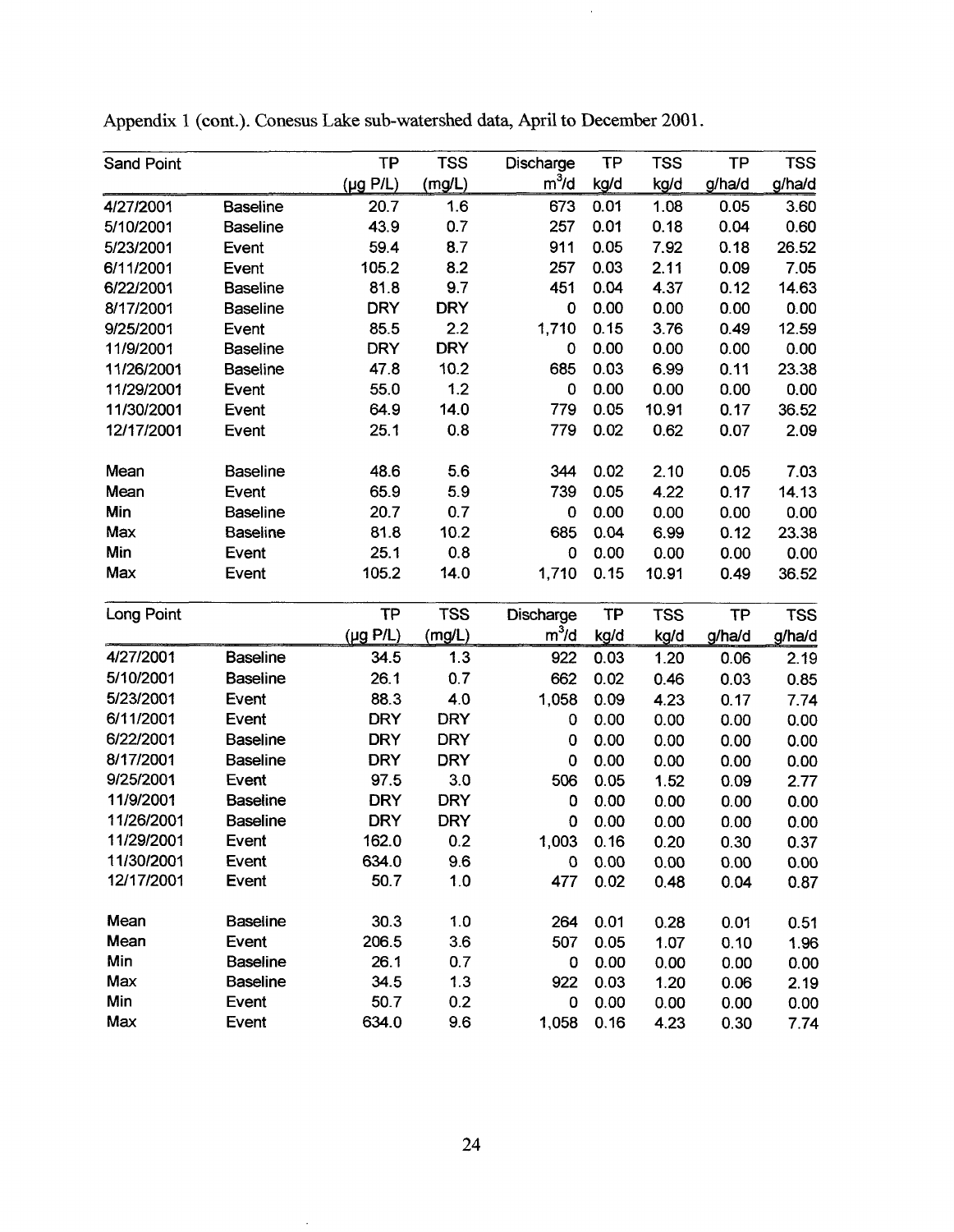| Cottonwood |                 | <b>TP</b>             | <b>TSS</b> | Discharge   | <b>TP</b> | <b>TSS</b> | TP        | <b>TSS</b> |
|------------|-----------------|-----------------------|------------|-------------|-----------|------------|-----------|------------|
|            |                 | $(\mu g P/L)$         | (mg/L)     | $m^3/d$     | kg/d      | kg/d       | g/ha/d    | g/ha/d     |
| 4/27/2001  | <b>Baseline</b> | 47.4                  | 2.5        | 130         | 0.01      | 0.32       | 0.01      | 0.71       |
| 5/10/2001  | <b>Baseline</b> | 53.7                  | 0.6        | 141         | 0.01      | 0.08       | 0.02      | 0.18       |
| 5/23/2001  | Event           | 65.5                  | 3.3        | 642         | 0.04      | 2.12       | 0.09      | 4.62       |
| 6/11/2001  | Event           | 69.7                  | 8.7        | 114         | 0.01      | 0.99       | 0.02      | 2.17       |
| 6/22/2001  | <b>Baseline</b> | 85.8                  | 23.0       | 71          | 0.01      | 1.62       | 0.01      | 3.54       |
| 8/17/2001  | <b>Baseline</b> | 85.4                  | 34.7       | 24          | 0.00      | 0.84       | 0.00      | 1.82       |
| 9/25/2001  | Event           | 103.5                 | 2.6        | 94          | 0.01      | 0.24       | 0.02      | 0.53       |
| 11/9/2001  | <b>Baseline</b> | <b>DRY</b>            | <b>DRY</b> | $\mathbf 0$ | 0.00      | 0.00       | 0.00      | 0.00       |
| 11/26/2001 | <b>Baseline</b> | 47.3                  | 0.1        | 47          | 0.00      | 0.00       | 0.00      | 0.01       |
| 11/29/2001 | Event           | 79.8                  | 0.1        | 161         | 0.01      | 0.02       | 0.03      | 0.04       |
| 11/30/2001 | Event           | 79.8                  | 1.0        | 154         | 0.01      | 0.15       | 0.03      | 0.34       |
| 12/17/2001 | Event           | 46.6                  | 2.4        | 71          | 0.00      | 0.17       | 0.01      | 0.37       |
| Mean       | <b>Baseline</b> | 63.9                  | 12.2       | 69          | 0.00      | 0.48       | 0.01      | 1.05       |
| Mean       | Event           | 74.2                  | 3.0        | 206         | 0.01      | 0.62       | 0.03      | 1.34       |
| Min        | <b>Baseline</b> | 47.3                  | 0.1        | 0           | 0.00      | 0.00       | 0.00      | 0.00       |
| Max        | <b>Baseline</b> | 85.8                  | 34.7       | 141         | 0.01      | 1.62       | 0.02      | 3.54       |
| Min        | Event           | 46.6                  | 0.1        | 71          | 0.00      | 0.02       | 0.01      | 0.04       |
| Max        | Event           | 103.5                 | 8.7        | 642         | 0.04      | 2.12       | 0.09      | 4.62       |
| No Name    |                 | <b>TP</b>             | <b>TSS</b> | Discharge   | <b>TP</b> | <b>TSS</b> | <b>TP</b> | <b>TSS</b> |
|            |                 | $(\mu g \text{ P/L})$ | (mg/L)     | $m^3/d$     | kg/d      | kg/d       | g/ha/d    | g/ha/d     |
| 4/27/2001  | <b>Baseline</b> | 32.3                  | 0.5        | 2,802       | 0.09      | 1.40       | 0.23      | 3.63       |
| 5/10/2001  | <b>Baseline</b> | <b>DRY</b>            | <b>DRY</b> | $\mathbf 0$ | 0.00      | 0.00       | 0.00      | 0.00       |
| 5/23/2001  | Event           | 50.1                  | 3.4        | 11,193      | 0.56      | 38.06      | 1.45      | 98.69      |
| 6/11/2001  | Event           | <b>DRY</b>            | <b>DRY</b> | 0           | 0.00      | 0.00       | 0.00      | 0.00       |
| 6/22/2001  | <b>Baseline</b> | <b>DRY</b>            | <b>DRY</b> | 0           | 0.00      | 0.00       | 0.00      | 0.00       |
| 8/17/2001  | <b>Baseline</b> | <b>DRY</b>            | <b>DRY</b> | 0           | 0.00      | 0.00       | 0.00      | 0.00       |
| 9/25/2001  | Event           | 80.5                  | 1.2        | 5,041       | 0.41      | 6.05       | 1.05      | 15.69      |
| 11/9/2001  | <b>Baseline</b> | <b>DRY</b>            | <b>DRY</b> | 0           | 0.00      | 0.00       | 0.00      | 0.00       |
| 11/26/2001 | <b>Baseline</b> | <b>DRY</b>            | <b>DRY</b> | 0           | 0.00      | 0.00       | 0.00      | 0.00       |
| 11/29/2001 | Event           | 67.7                  | 0.1        | 1,445       | 0.10      | 0.14       | 0.25      | 0.37       |
| 11/30/2001 | Event           | 51.1                  | 1.7        | 220         | 0.01      | 0.37       | 0.03      | 0.95       |
| 12/17/2001 | Event           | 48.4                  | 0.8        | 864         | 0.04      | 0.72       | 0.11      | 1.87       |
| Mean       | <b>Baseline</b> | 32.3                  | 0.5        | 467         | 0.02      | 0.23       | 0.04      | 0.61       |
| Mean       | Event           | 59.6                  | 1.4        | 3,127       | 0.19      | 7.56       | 0.48      | 19.60      |
| Min        | <b>Baseline</b> | 32.3                  | 0.5        | 0           | 0.00      | 0.00       | 0.00      | 0.00       |
| Max        | <b>Baseline</b> | 32.3                  | 0.5        | 2,802       | 0.09      | 1.40       | 0.23      | 3.63       |
| Min        | Event           | 48.4                  | 0.1        | 0           | 0.00      | 0.00       | 0.00      | 0.00       |
| Max        | Event           | 80.5                  | 3.4        | 11,193      | 0.56      | 38.06      | 1.45      | 98.69      |

 $\sim$ 

Appendix 1 (cont.). Conesus Lake sub-watershed data, April to December 2001.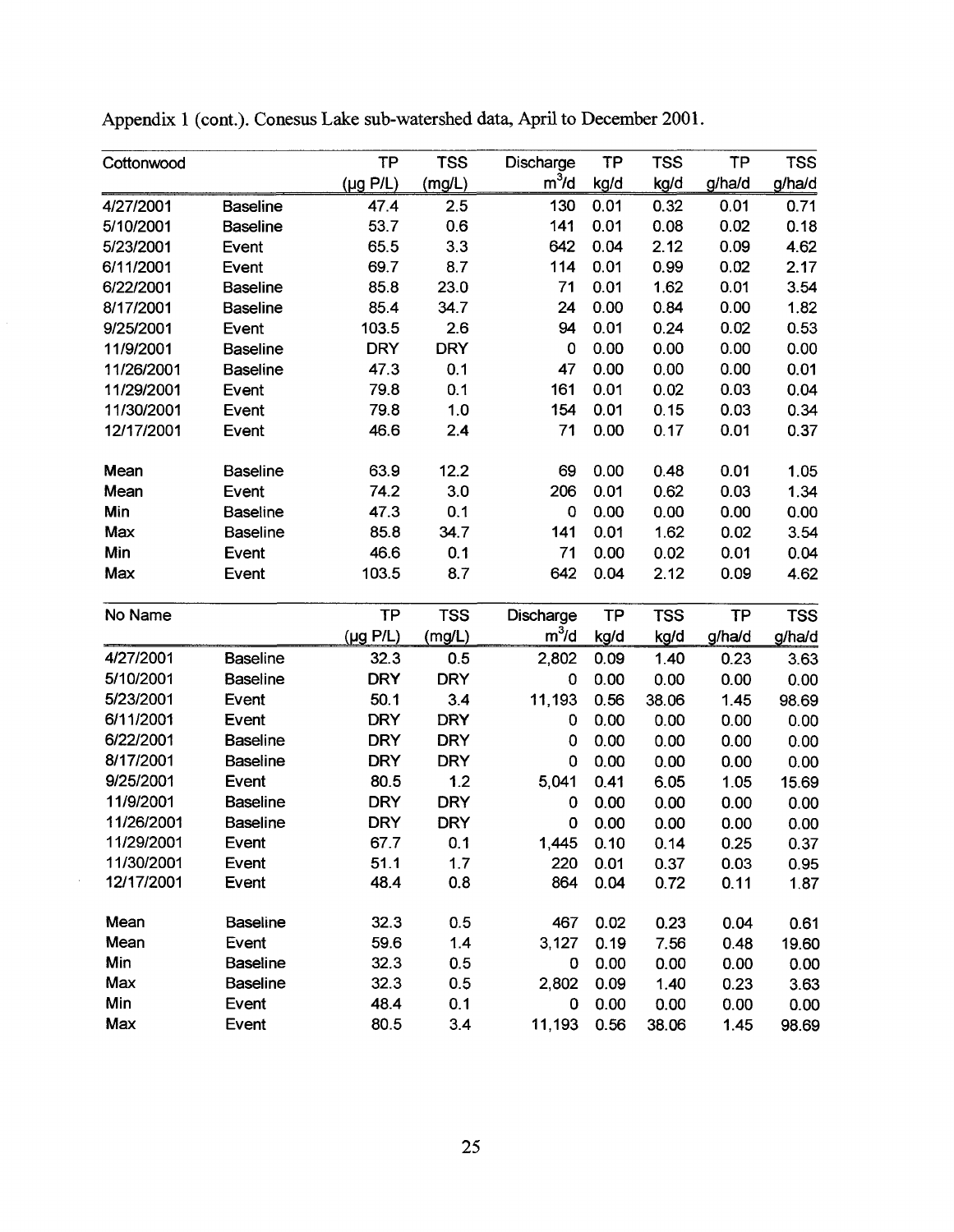| <b>Sutton Point</b> |                 | <b>TP</b>             | <b>TSS</b> | Discharge   | TP   | <b>TSS</b> | <b>TP</b> | <b>TSS</b> |
|---------------------|-----------------|-----------------------|------------|-------------|------|------------|-----------|------------|
|                     |                 | $(\mu g \text{ P/L})$ | (mg/L)     | $m^3/d$     | kg/d | kg/d       | g/ha/d    | g/ha/d     |
| 4/27/2001           | <b>Baseline</b> | 15.4                  | 1.0        | 1,062       | 0.02 | 1.06       | 0.26      | 17.07      |
| 5/10/2001           | <b>Baseline</b> | 24.9                  | 0.7        | 353         | 0.01 | 0.25       | 0.14      | 3.97       |
| 5/23/2001           | Event           | 42.1                  | 3.4        | 1,429       | 0.06 | 4.86       | 0.97      | 78.12      |
| 6/11/2001           | Event           | 46                    | 3.6        | 446         | 0.02 | 1.61       | 0.33      | 25.81      |
| 6/22/2001           | <b>Baseline</b> | 61.8                  | 23.0       | 322         | 0.02 | 7.40       | 0.32      | 118.92     |
| 8/17/2001           | <b>Baseline</b> | <b>DRY</b>            | <b>DRY</b> | $\bf{0}$    | 0.00 | 0.00       | 0.00      | 0.00       |
| 9/25/2001           | Event           | 48.6                  | 3.6        | 437         | 0.02 | 1.57       | 0.34      | 25.31      |
| 11/9/2001           | <b>Baseline</b> | <b>DRY</b>            | <b>DRY</b> | $\mathbf 0$ | 0.00 | 0.00       | 0.00      | 0.00       |
| 11/26/2001          | <b>Baseline</b> | 57.8                  | 6.4        | 35          | 0.00 | 0.23       | 0.03      | 3.64       |
| 11/29/2001          | Event           | 79.8                  | 0.1        | 1,246       | 0.10 | 0.12       | 1.60      | 2.00       |
| 11/30/2001          | Event           | 56.7                  | 0.8        | 167         | 0.01 | 0.14       | 0.15      | 2.23       |
| 12/17/2001          | Event           | 40.8                  | 1.4        | 111         | 0.00 | 0.16       | 0.07      | 2.50       |
| Mean                | <b>Baseline</b> | 40.0                  | 7.8        | 295         | 0.01 | 1.49       | 0.13      | 23.93      |
| Mean                | Event           | 52.3                  | 2.2        | 639         | 0.04 | 1.41       | 0.58      | 22.66      |
| Min                 | <b>Baseline</b> | 15.4                  | 0.7        | $\mathbf 0$ | 0.00 | 0.00       | 0.00      | 0.00       |
| Max                 | <b>Baseline</b> | 61.8                  | 23.0       | 1,062       | 0.02 | 7.40       | 0.32      | 118.92     |
| Min                 | Event           | 40.8                  | 0.1        | 111         | 0.00 | 0.12       | 0.07      | 2.00       |
| Max                 | Event           | 79.8                  | 3.6        | 1,429       | 0.10 | 4.86       | 1.60      | 78.12      |
| Southwest           |                 | <b>TP</b>             | <b>TSS</b> | Discharge   | TP   | <b>TSS</b> | <b>TP</b> | <b>TSS</b> |
|                     |                 | $(\mu g \text{ P/L})$ | (mg/L)     | $m^3/d$     | kg/d | kg/d       | g/ha/d    | g/ha/d     |
| 4/27/2001           | <b>Baseline</b> | 56.2                  | 0.3        | 13,612      | 0.77 | 4.08       | 1.20      | 6.42       |
| 5/10/2001           | <b>Baseline</b> | 78.4                  | 14.6       | 5,078       | 0.40 | 74.14      | 0.63      | 116.54     |
| 5/23/2001           | Event           | 78.5                  | 2.1        | 21,796      | 1.71 | 45.77      | 2.69      | 71.95      |
| 6/11/2001           | Event           | 87.2                  | 1.3        | 6,633       | 0.58 | 8.62       | 0.91      | 13.55      |
| 6/22/2001           | <b>Baseline</b> | 88.8                  | 3.9        | 6,379       | 0.57 | 24.88      | 0.89      | 39.11      |
| 8/17/2001           | <b>Baseline</b> | <b>DRY</b>            | <b>DRY</b> | 0           | 0.00 | 0.00       | 0.00      | 0.00       |
| 9/25/2001           | Event           | 69.4                  | 1.6        | 16,335      | 1.13 | 26.14      | 1.78      | 41.08      |
| 11/9/2001           | <b>Baseline</b> | 74.3                  | 16.2       | 0           | 0.00 | 0.00       | 0.00      | 0.00       |
| 11/26/2001          | <b>Baseline</b> | 68.2                  | 4.2        | 73          | 0.01 | 0.31       | 0.01      | 0.48       |
| 11/29/2001          | Event           | 89.7                  | 7.2        | 4,350       | 0.39 | 31.32      | 0.61      | 49.24      |
| 11/30/2001          | Event           | 77.1                  | 1.3        | 609         | 0.05 | 0.81       | 0.07      | 1.28       |
| 12/17/2001          | Event           | 53.6                  | 1.0        | 913         | 0.05 | 0.91       | 0.08      | 1.43       |
| Mean                | <b>Baseline</b> | 73.2                  | 7.8        | 4,191       | 0.29 | 17.24      | 0.45      | 27.09      |
| Mean                | Event           | 75.9                  | 2.4        | 8,439       | 0.65 | 18.93      | 1.02      | 29.76      |
| Min                 | <b>Baseline</b> | 56.2                  | 0.3        | $\mathbf 0$ | 0.00 | 0.00       | 0.00      | 0.00       |
| Max                 | <b>Baseline</b> | 88.8                  | 16.2       | 13,612      | 0.77 | 74.14      | 1.20      | 116.54     |
| Min                 | Event           | 53.6                  | 1.0        | 609         | 0.05 | 0.81       | 0.07      | 1.28       |
| Max                 | Event           | 89.7                  | 7.2        | 21,796      | 1.71 | 45.77      | 2.69      | 71.95      |

Appendix 1 (cont.). Conesus Lake sub-watershed data, April to December 2001.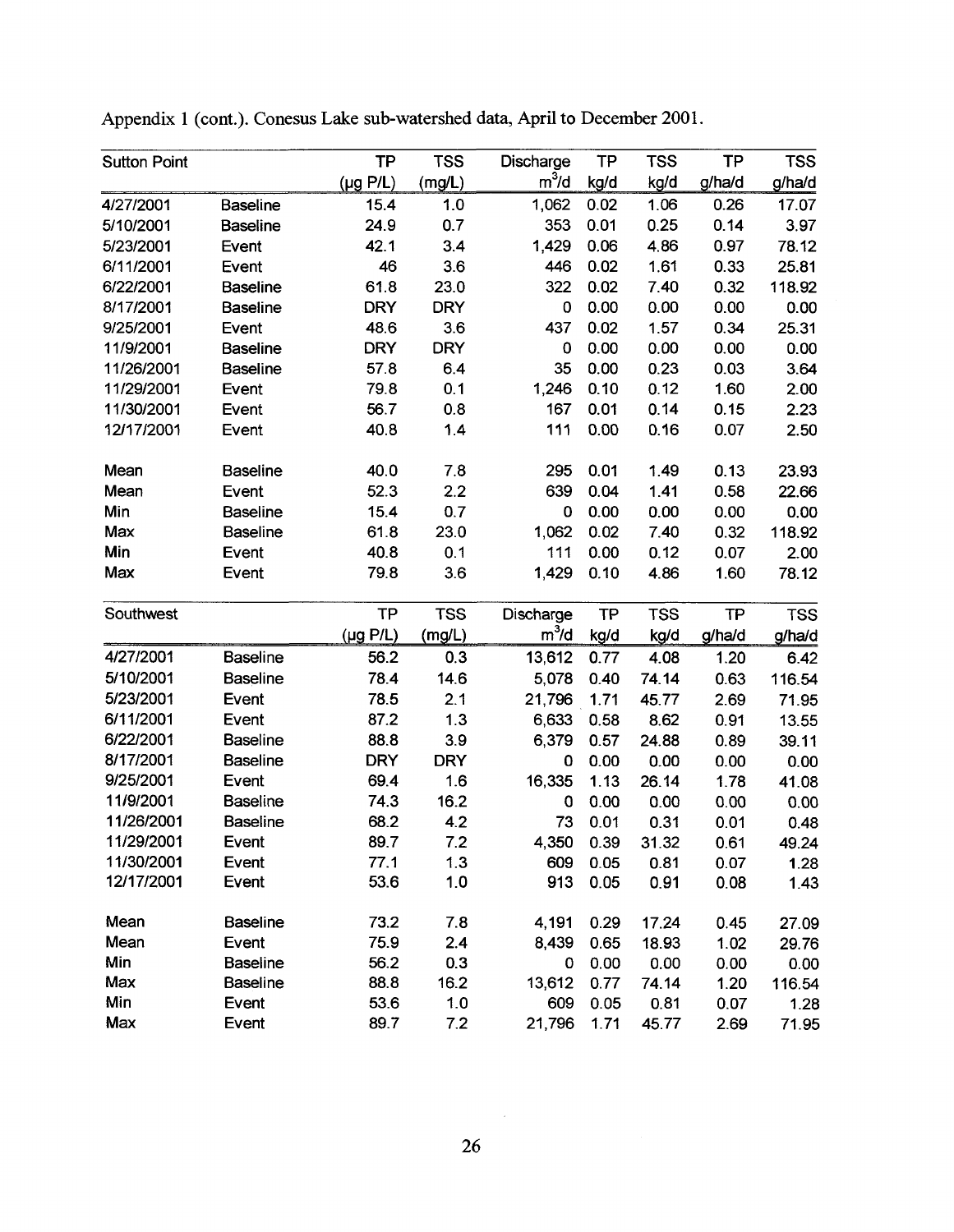| Inlet       |                 | <b>TP</b>             | <b>TSS</b> | Discharge   | <b>TP</b> | <b>TSS</b> | <b>TP</b> | <b>TSS</b> |
|-------------|-----------------|-----------------------|------------|-------------|-----------|------------|-----------|------------|
|             |                 | $(\mu g \text{ P/L})$ | (mg/L)     | $m^3/d$     | kg/d      | kg/d       | g/ha/d    | g/ha/d     |
| 4/27/2001   | <b>Baseline</b> | 7.1                   | 1.8        | 23,624      | 0.17      | 42.52      | 0.04      | 9.11       |
| 5/10/2001   | <b>Baseline</b> | 8.9                   | 3.4        | 18,794      | 0.17      | 63.90      | 0.04      | 13.69      |
| 5/23/2001   | Event           | 16.2                  | 4.3        | 37,999      | 0.62      | 163.40     | 0.13      | 35.02      |
| 6/11/2001   | Event           | 102.4                 | 3.3        | 25,481      | 2.61      | 84.09      | 0.56      | 18.02      |
| 6/22/2001   | <b>Baseline</b> | 19.5                  | 2.0        | 11,110      | 0.22      | 22.22      | 0.05      | 4.76       |
| 8/17/2001   | <b>Baseline</b> | <b>DRY</b>            | <b>DRY</b> | $\mathbf 0$ | 0.00      | 0.00       | 0.00      | 0.00       |
| 9/25/2001   | Event           | 34.3                  | 2.2        | 25,327      | 0.87      | 55.72      | 0.19      | 11.94      |
| 11/9/2001   | <b>Baseline</b> | 9.2                   | 2.3        | 2,849       | 0.03      | 6.55       | 0.01      | 1.40       |
| 11/26/2001  | <b>Baseline</b> | 18.1                  | 2.2        | 20,847      | 0.38      | 45.86      | 0.08      | 9.83       |
| 11/29/2001  | Event           | 14.8                  | 2.6        | 25,908      | 0.38      | 67.36      | 0.08      | 14.44      |
| 11/30/2001  | Event           | 10.3                  | 0.7        | 25,196      | 0.26      | 16.80      | 0.06      | 3.60       |
| 12/17/2001  | Event           | 8.7                   | 0.7        | 20,799      | 0.18      | 13.87      | 0.04      | 2.97       |
| Mean        | <b>Baseline</b> | 12.6                  | 2.3        | 12,871      | 0.16      | 30.18      | 0.03      | 6.47       |
| Mean        | Event           | 31.1                  | 2.3        | 26,785      | 0.82      | 66.87      | 0.18      | 14.33      |
| Min         | <b>Baseline</b> | 7.1                   | 1.8        | 0           | 0.00      | 0.00       | 0.00      | 0.00       |
| Max         | <b>Baseline</b> | 19.5                  | 3.4        | 23,624      | 0.38      | 63.90      | 0.08      | 13.69      |
| Min         | Event           | 8.7                   | 0.7        | 20,799      | 0.18      | 13.87      | 0.04      | 2.97       |
| Max         | Event           | 102.4                 | 4.3        | 37,999      | 2.61      | 163.40     | 0.56      | 35.02      |
| Lower Inlet |                 | <b>TP</b>             | <b>TSS</b> |             |           |            |           |            |
|             |                 | $(\mu g \text{ P/L})$ | (mg/L)     |             |           |            |           |            |
| 4/27/2001   | <b>Baseline</b> | <b>NS</b>             | <b>NS</b>  |             |           |            |           |            |
| 5/10/2001   | <b>Baseline</b> | 65.5                  | 5.3        |             |           |            |           |            |
| 5/23/2001   | Event           | 48.9                  | 5.7        |             |           |            |           |            |
| 6/11/2001   | Event           | 125                   | 4.8        |             |           |            |           |            |
| 6/22/2001   | <b>Baseline</b> | 149                   | 3.5        |             |           |            |           |            |
| 8/17/2001   | <b>Baseline</b> | 184.2                 | 22.3       |             |           |            |           |            |
| 9/25/2001   | Event           | 78.0                  | 3.4        |             |           |            |           |            |
| 11/9/2001   | <b>Baseline</b> | <b>DRY</b>            | <b>DRY</b> |             |           |            |           |            |
| 11/26/2001  | <b>Baseline</b> | 66.0                  | 4.8        |             |           |            |           |            |
| 11/29/2001  | Event           | 71.5                  | 5.8        |             |           |            |           |            |
| 11/30/2001  | Event           | 69.9                  | 2.8        |             |           |            |           |            |
| 12/17/2001  | Event           | 30.3                  | 1.5        |             |           |            |           |            |
| Mean        | <b>Baseline</b> | 116.2                 | 9.0        |             |           |            |           |            |
| Mean        | Event           | 70.6                  | 4.0        |             |           |            |           |            |
| Min         | <b>Baseline</b> | 65.5                  | 3.5        |             |           |            |           |            |
| Max         | <b>Baseline</b> | 184.2                 | 22.3       |             |           |            |           |            |
| Min         | Event           | 30.3                  | 1.5        |             |           |            |           |            |
| Max         | Event           | 125.0                 | 5.8        |             |           |            |           |            |

Appendix 1 (cont.). Conesus Lake sub-watershed data, April to December 2001.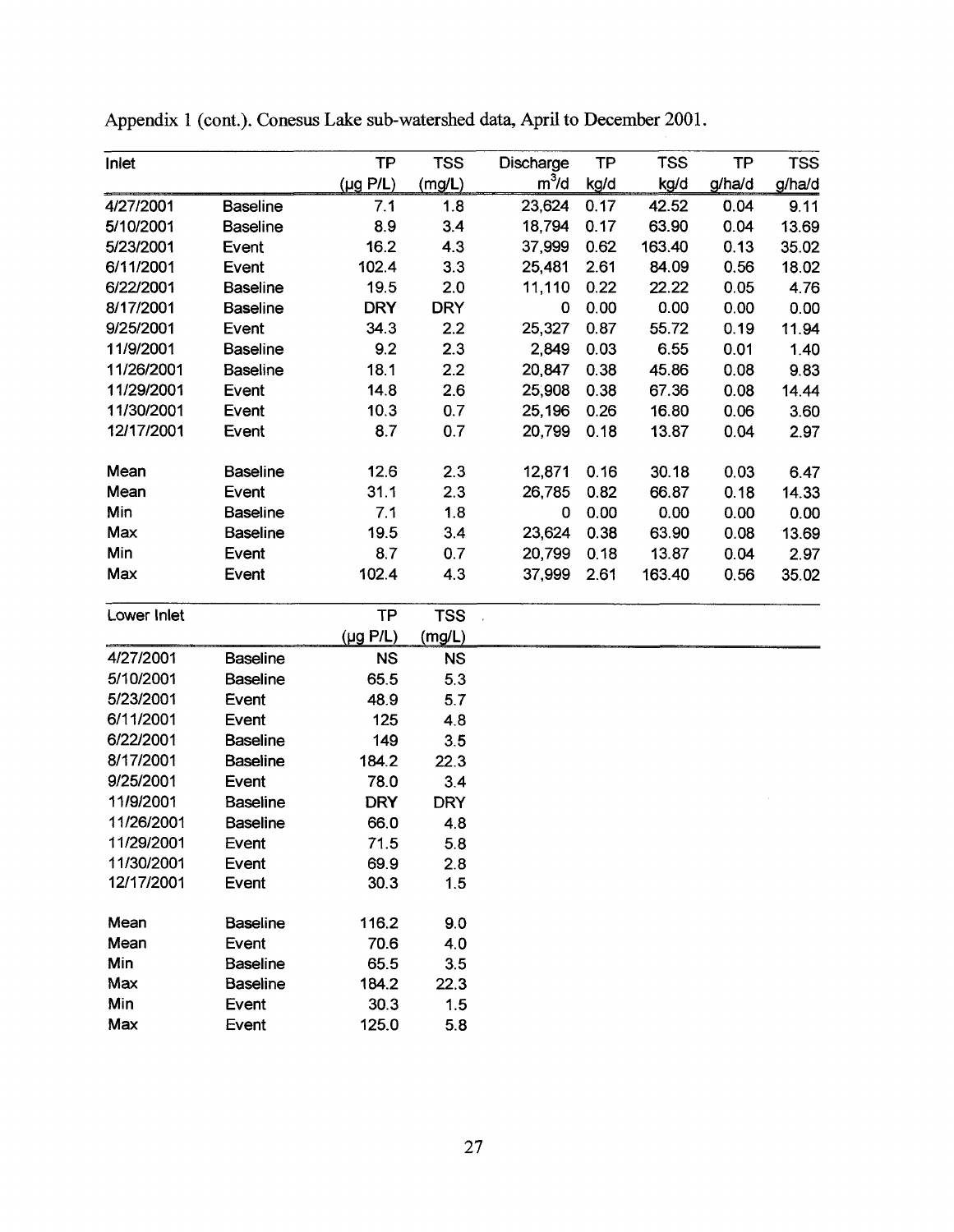| S. McMillan |                 | <b>TP</b>             | <b>TSS</b> | <b>Discharge</b> | <b>TP</b> | <b>TSS</b> | <b>TP</b> | <b>TSS</b> |
|-------------|-----------------|-----------------------|------------|------------------|-----------|------------|-----------|------------|
|             |                 | $(\mu g \text{ P/L})$ | (mg/L)     | $m^3/d$          | kg/d      | kg/d       | g/ha/d    | g/ha/d     |
| 4/27/2001   | <b>Baseline</b> | 9.8                   | 1.5        | 23,452           | 0.23      | 35.18      | 0.08      | 12.86      |
| 5/10/2001   | <b>Baseline</b> | 8.3                   | 0.7        | 10,076           | 0.08      | 7.05       | 0.03      | 2.58       |
| 5/23/2001   | Event           | 26                    | 9.2        | 31,515           | 0.82      | 289.94     | 0.30      | 106.03     |
| 6/11/2001   | Event           | 17.7                  | 1.4        | 6,211            | 0.11      | 8.70       | 0.04      | 3.18       |
| 6/22/2001   | <b>Baseline</b> | 22.4                  | 2.7        | 5,324            | 0.12      | 14.38      | 0.04      | 5.26       |
| 8/17/2001   | <b>Baseline</b> | <b>DRY</b>            | <b>DRY</b> | 0                | 0.00      | 0.00       | 0.00      | 0.00       |
| 9/25/2001   | Event           | 31.4                  | 2.4        | 5,733            | 0.18      | 13.76      | 0.07      | 5.03       |
| 11/9/2001   | <b>Baseline</b> | <b>DRY</b>            | <b>DRY</b> | 0                | 0.00      | 0.00       | 0.00      | 0.00       |
| 11/26/2001  | <b>Baseline</b> | 15.3                  | 0.8        | 8,536            | 0.13      | 6.83       | 0.05      | 2.50       |
| 11/29/2001  | Event           | 53.3                  | 3.0        | 19,712           | 1.05      | 59.14      | 0.38      | 21.63      |
| 11/30/2001  | Event           | 62.7                  | 5.8        | 22,019           | 1.38      | 128.44     | 0.50      | 46.97      |
| 12/17/2001  | Event           | 20.4                  | 2.0        | 28,731           | 0.59      | 57.46      | 0.21      | 21.01      |
| Mean        | <b>Baseline</b> | 14.0                  | 1.4        | 7,898            | 0.09      | 10.57      | 0.03      | 3.87       |
| Mean        | Event           | 35.3                  | 4.0        | 18,987           | 0.69      | 92.91      | 0.25      | 33.98      |
| Min         | <b>Baseline</b> | 8.3                   | 0.7        | 0                | 0.00      | 0.00       | 0.00      | 0.00       |
| Max         | <b>Baseline</b> | 22.4                  | 2.7        | 23,452           | 0.23      | 35.18      | 0.08      | 12.86      |
| Min         | Event           | 17.7                  | 1.4        | 5,733            | 0.11      | 8.70       | 0.04      | 3.18       |
| Max         | Event           | 62.7                  | 9.2        | 31,515           | 1.38      | 289.94     | 0.50      | 106.03     |
| N. McMillan |                 | <b>TP</b>             | <b>TSS</b> | Discharge        | <b>TP</b> | <b>TSS</b> | TP        | <b>TSS</b> |
|             |                 | $(\mu g \text{ P/L})$ | (mg/L)     | $m^3/d$          | kg/d      | kg/d       | g/ha/d    | g/ha/d     |
| 4/27/2001   | <b>Baseline</b> | 9.9                   | 1.1        | 11,381           | 0.11      | 12.52      | 0.05      | 6.01       |
| 5/10/2001   | <b>Baseline</b> | 4.6                   | 0.4        | 3,757            | 0.02      | 1.50       | 0.01      | 0.72       |
| 5/23/2001   | Event           | 11.2                  | 2.7        | 25,990           | 0.29      | 70.17      | 0.14      | 33.66      |
| 6/11/2001   | Event           | 9.8                   | 1.3        | 3,527            | 0.03      | 4.58       | 0.02      | 2.20       |
| 6/22/2001   | <b>Baseline</b> | 5.3                   | 1.0        | 5,470            | 0.03      | 5.47       | 0.01      | 2.62       |
| 8/17/2001   | <b>Baseline</b> | 24.1                  | 21.7       | 11,430           | 0.28      | 248.03     | 0.13      | 118.97     |
| 9/25/2001   | Event           | 9.7                   | 2.4        | 4,201            | 0.04      | 10.08      | 0.02      | 4.84       |
| 11/9/2001   | <b>Baseline</b> | 2.6                   | 1.5        | 3,003            | 0.01      | 4.50       | 0.00      | 2.16       |
| 11/26/2001  | <b>Baseline</b> | 5.9                   | 0.8        | 1,967            | 0.01      | 1.57       | 0.01      | 0.75       |
| 11/29/2001  | Event           | 9.2                   | 0.4        | 8,121            | 0.07      | 3.25       | 0.04      | 1.56       |
| 11/30/2001  | Event           | 9.2                   | 1.0        | 3,699            | 0.03      | 3.70       | 0.02      | 1.77       |
| 12/17/2001  | Event           | 4.1                   | 1.8        | 7,351            | 0.03      | 13.23      | 0.01      | 6.35       |
| Mean        | <b>Baseline</b> | 8.7                   | 4.4        | 6,168            | 0.08      | 45.60      | 0.04      | 21.87      |
| Mean        | Event           | 8.9                   | 1.6        | 8,815            | 0.08      | 17.50      | 0.04      | 8.40       |
| Min         | <b>Baseline</b> | 2.6                   | 0.4        | 1,967            | 0.01      | 1.50       | 0.00      | 0.72       |
| Max         | <b>Baseline</b> | 24.1                  | 21.7       | 11,430           | 0.28      | 248.03     | 0.13      | 118.97     |
| Min         | Event           | 4.1                   | 0.4        | 3,527            | 0.03      | 3.25       | 0.01      | 1.56       |
| Max         | Event           | 11.2                  | 2.7        | 25,990           | 0.29      | 70.17      | 0.14      | 33.66      |

Appendix 1 (cont.). Conesus Lake sub-watershed data, April to December 2001.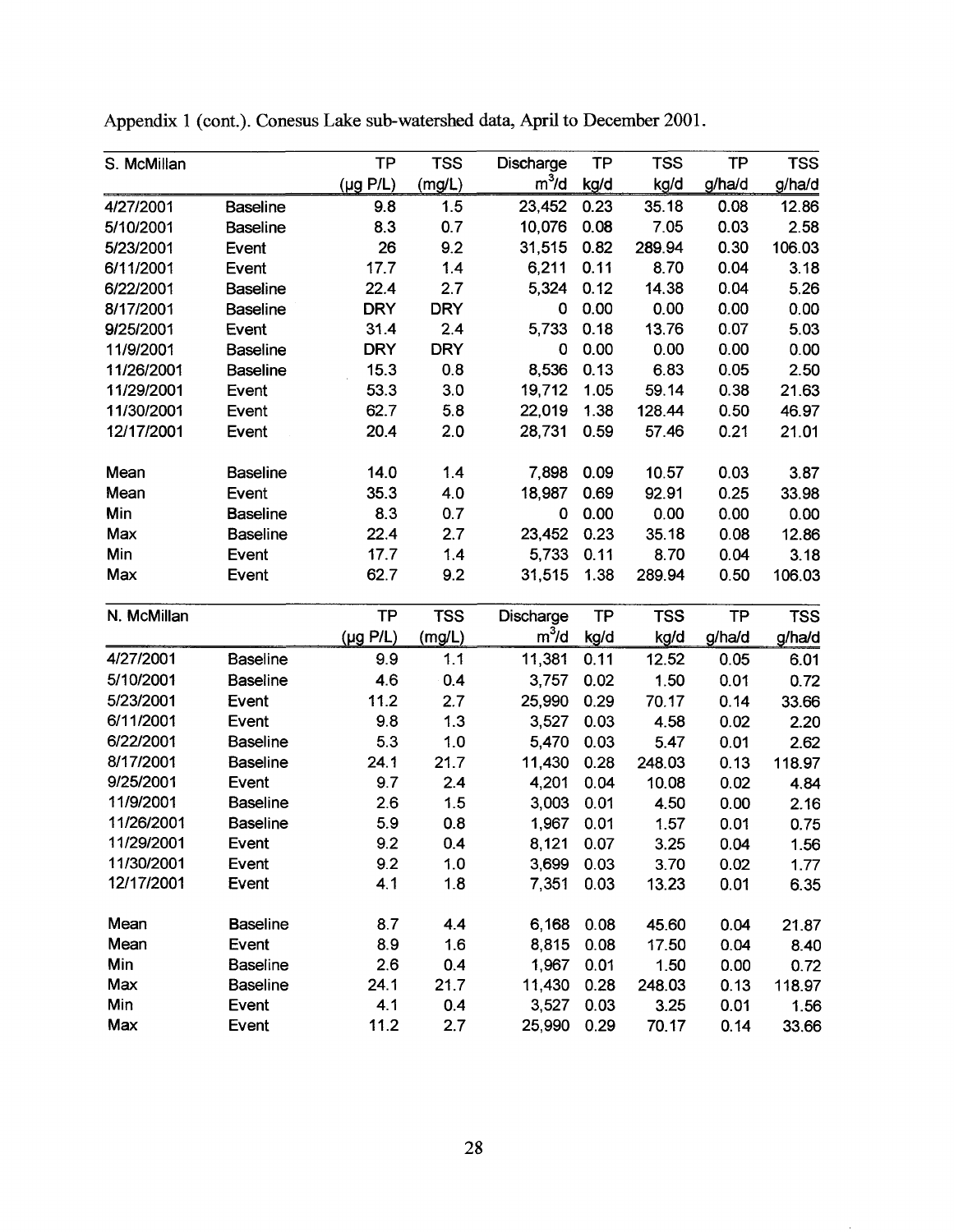| Southeast   |                 | <b>TP</b>             | <b>TSS</b>     | Discharge   | <b>TP</b> | <b>TSS</b> | <b>TP</b> | <b>TSS</b> |
|-------------|-----------------|-----------------------|----------------|-------------|-----------|------------|-----------|------------|
|             |                 | $(\mu g P/L)$         | (mg/L)         | $m^3/d$     | kg/d      | kg/d       | g/ha/d    | g/ha/d     |
| 4/27/2001   | <b>Baseline</b> | 14.3                  | 1.3            | 1,740       | 0.02      | 2.26       | 0.04      | 3.82       |
| 5/10/2001   | <b>Baseline</b> | 34.1                  | 12.2           | 893         | 0.03      | 10.90      | 0.05      | 18.39      |
| 5/23/2001   | Event           | 23.6                  | 3.7            | 2,269       | 0.05      | 8.40       | 0.09      | 14.17      |
| 6/11/2001   | Event           | 28.5                  | 2.2            | 493         | 0.01      | 1.08       | 0.02      | 1.83       |
| 6/22/2001   | <b>Baseline</b> | 65.3                  | 14.8           | 79          | 0.01      | 1.16       | 0.01      | 1.96       |
| 8/17/2001   | <b>Baseline</b> | <b>DRY</b>            | <b>DRY</b>     | 0           | 0.00      | 0.00       | 0.00      | 0.00       |
| 9/25/2001   | Event           | 40.9                  | 5.0            | 447         | 0.02      | 2.23       | 0.03      | 3.77       |
| 11/9/2001   | <b>Baseline</b> | <b>DRY</b>            | <b>DRY</b>     | $\mathbf 0$ | 0.00      | 0.00       | 0.00      | 0.00       |
| 11/26/2001  | <b>Baseline</b> | <b>DRY</b>            | 2.2            | 0           | 0.00      | 0.00       | 0.00      | 0.00       |
| 11/29/2001  | Event           | 56.7                  | 1.7            | 245         | 0.01      | 0.40       | 0.02      | 0.68       |
| 11/30/2001  | Event           | <b>DRY</b>            | <b>DRY</b>     | 0           | 0.00      | 0.00       | 0.00      | 0.00       |
| 12/17/2001  | Event           | Trickle               | <b>Trickle</b> | 0           | 0.00      | 0.00       | 0.00      | 0.00       |
| Mean        | <b>Baseline</b> | 37.9                  | 7.6            | 452         | 0.01      | 2.39       | 0.02      | 4.03       |
| Mean        | Event           | 37.4                  | 3.1            | 576         | 0.02      | 2.02       | 0.03      | 3.41       |
| Min         | <b>Baseline</b> | 14.3                  | 1.3            | 0           | 0.00      | 0.00       | 0.00      | 0.00       |
| Max         | <b>Baseline</b> | 65.3                  | 14.8           | 1,740       | 0.03      | 10.90      | 0.05      | 18.39      |
| Min         | Event           | 23.6                  | 1.7            | 0           | 0.00      | 0.00       | 0.00      | 0.00       |
| Max         | Event           | 56.7                  | 5.0            | 2,269       | 0.05      | 8.40       | 0.09      | 14.17      |
| South Gully |                 | <b>TP</b>             | <b>TSS</b>     | Discharge   | <b>TP</b> | <b>TSS</b> | <b>TP</b> | <b>TSS</b> |
|             |                 | $(\mu g \text{ P/L})$ | (mg/L)         | $m^3/d$     | kg/d      | kg/d       | g/ha/d    | g/ha/d     |
| 4/27/2001   | <b>Baseline</b> | 16.8                  | 2.0            | 903         | 0.02      | 1.81       | 0.05      | 5.82       |
| 5/10/2001   | <b>Baseline</b> | 19.3                  | 9.0            | 109         | 0.00      | 0.98       | 0.01      | 3.16       |
| 5/23/2001   | Event           | 958.2                 | 972.5          | 2,368       | 2.27      | 2303.13    | 7.32      | 7424.30    |
| 6/11/2001   | Event           | 27.9                  | 1.1            | 835         | 0.02      | 0.92       | 0.08      | 2.96       |
| 6/22/2001   | <b>Baseline</b> | 28.1                  | 2.7            | 185         | 0.01      | 0.50       | 0.02      | 1.61       |
| 8/17/2001   | <b>Baseline</b> | <b>DRY</b>            | <b>DRY</b>     | 0           | 0.00      | 0.00       | 0.00      | 0.00       |
| 9/25/2001   | Event           | 34.5                  | 2.2            | 677         | 0.02      | 1.49       | 0.08      | 4.80       |
| 11/9/2001   | <b>Baseline</b> | <b>DRY</b>            | <b>DRY</b>     | $\mathbf 0$ | 0.00      | 0.00       | 0.00      | 0.00       |
| 11/26/2001  | <b>Baseline</b> | <b>DRY</b>            | <b>DRY</b>     | 0           | 0.00      | 0.00       | 0.00      | 0.00       |
| 11/29/2001  | Event           | 54.4                  | 0.1            | 1,644 0.09  |           | 0.16       | 0.29      | 0.53       |
| 11/30/2001  | Event           | <b>DRY</b>            | <b>DRY</b>     | 0           | 0.00      | 0.00       | 0.00      | 0.00       |
| 12/17/2001  | Event           | 20.7                  | 0.6            | 145         | 0.00      | 0.09       | 0.01      | 0.28       |
| Mean        | <b>Baseline</b> | 21.4                  | 4.6            | 199         | 0.00      | 0.55       | 0.01      | 1.76       |
| Mean        | Event           | 219.1                 | 195.3          | 945         | 0.40      | 384.30     | 1.29      | 1238.81    |
| Min         | <b>Baseline</b> | 16.8                  | 2.0            | 0           | 0.00      | 0.00       | 0.00      | 0.00       |
| Max         | <b>Baseline</b> | 28.1                  | 9.0            | 903         | 0.02      | 1.81       | 0.05      | 5.82       |
| Min         | Event           | 20.7                  | 0.1            | 0           | 0.00      | 0.00       | 0.00      | 0.00       |
| Max         | Event           | 958.2                 | 972.5          | 2,368 2.27  |           | 2303.13    | 7.32      | 7424.30    |

 $\sim 10^6$ 

Appendix 1 (cont.). Conesus Lake sub-watershed data, April to December 2001.

 $\sim 10^{-10}$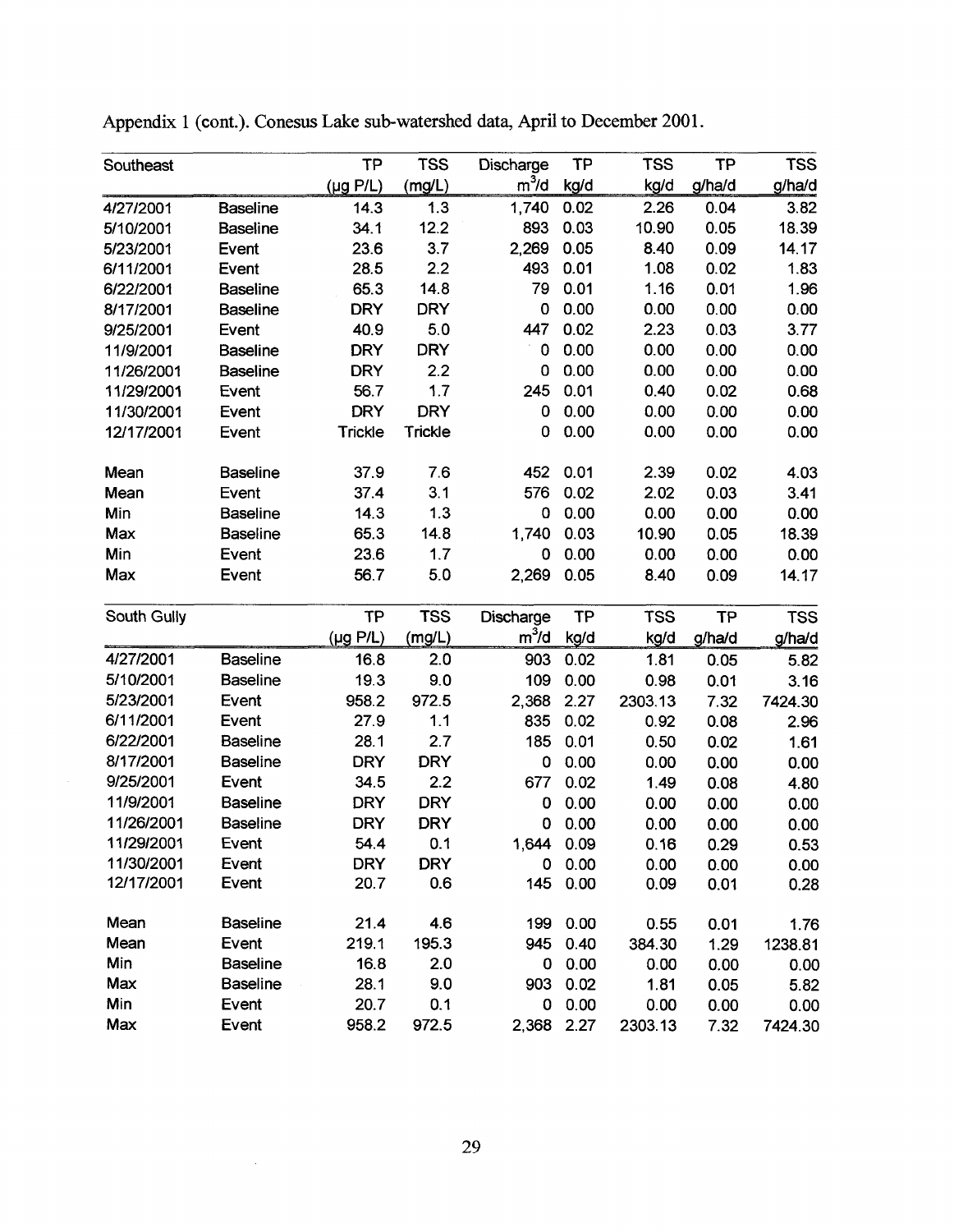| <b>North Gully</b>   |                 | <b>TP</b>             | <b>TSS</b> | Discharge  | <b>TP</b> | <b>TSS</b> | <b>TP</b> | <b>TSS</b> |
|----------------------|-----------------|-----------------------|------------|------------|-----------|------------|-----------|------------|
|                      |                 | $(\mu g \text{ P/L})$ | (mg/L)     | $m^3/d$    | kg/d      | kg/d       | g/ha/d    | g/ha/d     |
| 4/27/2001            | <b>Baseline</b> | 7.1                   | 2.2        | 7,030      | 0.05      | 15.47      | 0.07      | 21.20      |
| 5/10/2001            | <b>Baseline</b> | 16.9                  | 7.6        | 6,174      | 0.10      | 46.92      | 0.14      | 64.33      |
| 5/23/2001            | Event           | 31                    | 7.3        | 11,640     | 0.36      | 84.97      | 0.49      | 116.50     |
| 6/11/2001            | Event           | 34.1                  | 7.3        | 2,954      | 0.10      | 21.57      | 0.14      | 29.57      |
| 6/22/2001            | <b>Baseline</b> | 39                    | 16.4       | 2,187      | 0.09      | 35.87      | 0.12      | 49.19      |
| 8/17/2001            | <b>Baseline</b> | <b>DRY</b>            | <b>DRY</b> | 0          | 0.00      | 0.00       | 0.00      | 0.00       |
| 9/25/2001            | Event           | 33.4                  | 1.6        | 4,295      | 0.14      | 6.87       | 0.20      | 9.42       |
| 11/9/2001            | <b>Baseline</b> | 20.0                  | 3.7        | 268        | 0.01      | 0.99       | 0.01      | 1.36       |
| 11/26/2001           | <b>Baseline</b> | 16.4                  | 1.9        | 1,037      | 0.02      | 1.97       | 0.02      | 2.70       |
| 11/29/2001           | Event           | 23.0                  | 3.2        | 2,442      | 0.06      | 7.81       | 0.08      | 10.71      |
| 11/30/2001           | Event           | 23.0                  | 0.1        | 4,283      | 0.10      | 0.43       | 0.14      | 0.59       |
| 12/17/2001           | Event           | 12.8                  | 0.2        | 6,653      | 0.09      | 1.11       | 0.12      | 1.52       |
| Mean                 | <b>Baseline</b> | 19.9                  | 6.4        | 2,783      | 0.04      | 16.87      | 0.06      | 23.13      |
| Mean                 | Event           | 26.2                  | 3.3        | 5,378      | 0.14      | 20.46      | 0.19      | 28.05      |
| Min                  | <b>Baseline</b> | 7.1                   | 1.9        | 0          | 0.00      | 0.00       | 0.00      | 0.00       |
| Max                  | <b>Baseline</b> | 39.0                  | 16.4       | 7,030      | 0.10      | 46.92      | 0.14      | 64.33      |
| Min                  | Event           | 12.8                  | 0.1        | 2,442      | 0.06      | 0.43       | 0.08      | 0.59       |
| Max                  | Event           | 34.1                  | 7.3        | 11,640     | 0.36      | 84.97      | 0.49      | 116.50     |
| <b>Central Gully</b> |                 | <b>TP</b>             | <b>TSS</b> | Discharge  | <b>TP</b> | <b>TSS</b> | <b>TP</b> | <b>TSS</b> |
|                      |                 | $(\mu g \text{ P/L})$ | (mg/L)     | $m^3/d$    | kg/d      | kg/d       | g/ha/d    | g/ha/d     |
| 4/27/2001            | <b>Baseline</b> | 43.3                  | 21.0       | 1,130      | 0.05      | 23.74      | 0.26      | 128.03     |
| 5/10/2001            | <b>Baseline</b> | 48.9                  | 28.4       | 617        | 0.03      | 17.51      | 0.16      | 94.44      |
| 5/23/2001            | Event           | 64.9                  | 34.0       | 1,156      | 0.08      | 39.30      | 0.40      | 211.99     |
| 6/11/2001            | Event           | 87.2                  | 52.3       | 812        | 0.07      | 42.49      | 0.38      | 229.18     |
| 6/22/2001            | <b>Baseline</b> | 95.1                  | 65.3       | 579        | 0.06      | 37.81      | 0.30      | 203.93     |
| 8/17/2001            | <b>Baseline</b> | 78.8                  | 46.5       | 1.443      | 0.11      | 67.10      | 0.61      | 361.93     |
| 9/25/2001            | Event           | 67.3                  | 57.4       | 1,182      | 0.08      | 67.83      | 0.43      | 365.85     |
| 11/9/2001            | <b>Baseline</b> | 85.7                  | 35.1       | 336        | 0.03      | 11.78      | 0.16      | 63.53      |
| 11/26/2001           | <b>Baseline</b> | 38.5                  | 17.5       | 292        | 0.01      | 5.10       | 0.06      | 27.52      |
| 11/29/2001           | Event           | 49.5                  | 16.9       | 797        | 0.04      | 13.46      | 0.21      | 72.62      |
| 11/30/2001           | Event           | 39.0                  | 21.7       | 1,203 0.05 |           | 26.06      | 0.25      | 140.57     |
| 12/17/2001           | Event           | 71.1                  | 42.2       | 1,112      | 0.08      | 46.93      | 0.43      | 253.10     |
| Mean                 | <b>Baseline</b> | 65.1                  | 35.6       | 733        | 0.05      | 27.17      | 0.26      | 146.56     |
| Mean                 | Event           | 63.2                  | 37.4       | 1,044      | 0.07      | 39.35      | 0.35      | 212.22     |
| Min                  | <b>Baseline</b> | 38.5                  | 17.5       | 292        | 0.01      | 5.10       | 0.06      | 27.52      |
| Max                  | <b>Baseline</b> | 95.1                  | 65.3       | 1,443      | 0.11      | 67.10      | 0.61      | 361.93     |
| Min                  | Event           | 39.0                  | 16.9       | 797        | 0.04      | 13.46      | 0.21      | 72.62      |
| Max                  | Event           | 87.2                  | 57.4       | 1,203      | 0.08      | 67.83      | 0.43      | 365.85     |

Appendix 1 (cont.). Conesus Lake sub-watershed data, April to December 2001.

 $\ddot{\phantom{0}}$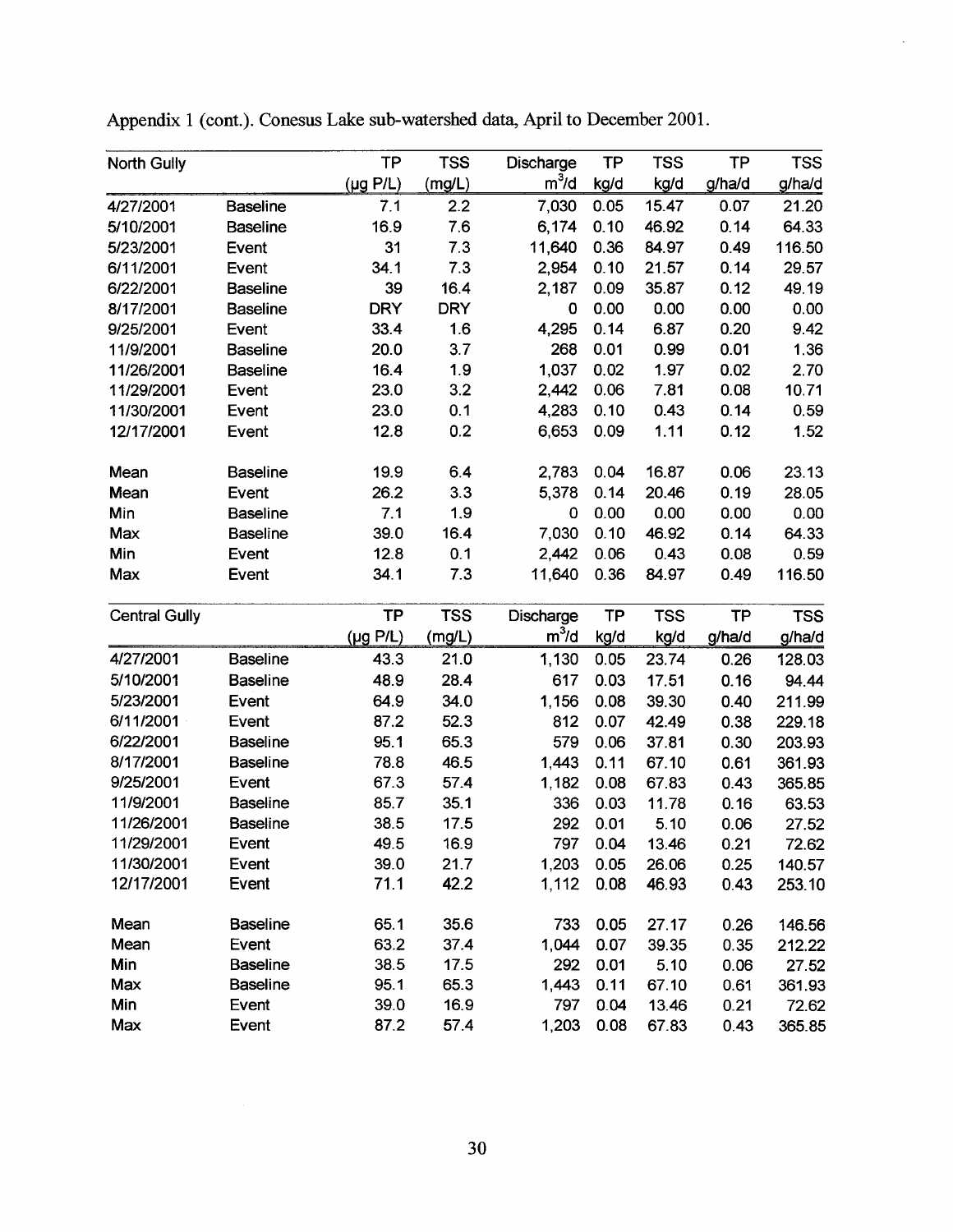| Densmore   |                 | <b>TP</b>             | <b>TSS</b> | Discharge         | <b>TP</b> | <b>TSS</b> | <b>TP</b> | <b>TSS</b> |
|------------|-----------------|-----------------------|------------|-------------------|-----------|------------|-----------|------------|
|            |                 | $(\mu g \text{ P/L})$ | (mg/L)     | m <sup>3</sup> /d | kg/d      | kg/d       | g/ha/d    | g/ha/d     |
| 4/27/2001  | <b>Baseline</b> | 6.8                   | 0.6        | 3,396             | 0.02      | 2.04       | 0.04      | 3.12       |
| 5/10/2001  | <b>Baseline</b> | 12.6                  | 5.6        | 2,852             | 0.04      | 15.97      | 0.05      | 24.43      |
| 5/23/2001  | Event           | 18.6                  | 7.0        | 3,503             | 0.07      | 24.52      | 0.10      | 37.50      |
| 6/11/2001  | Event           | 22.3                  | 4.4        | 389               | 0.01      | 1.71       | 0.01      | 2.62       |
| 6/22/2001  | <b>Baseline</b> | 39.5                  | 11.6       | 146               | 0.01      | 1.69       | 0.01      | 2.59       |
| 8/17/2001  | <b>Baseline</b> | 67.8                  | 9.4        | 31                | 0.00      | 0.30       | 0.00      | 0.45       |
| 9/25/2001  | Event           | 53.4                  | 4.1        | 210               | 0.01      | 0.86       | 0.02      | 1.32       |
| 11/9/2001  | <b>Baseline</b> | <b>DRY</b>            | <b>DRY</b> | $\mathbf 0$       | 0.00      | 0.00       | 0.00      | 0.00       |
| 11/26/2001 | <b>Baseline</b> | <b>DRY</b>            | <b>DRY</b> | $\mathbf 0$       | 0.00      | 0.00       | 0.00      | 0.00       |
| 11/29/2001 | Event           | 34.1                  | 1.0        | 860               | 0.03      | 0.86       | 0.04      | 1.32       |
| 11/30/2001 | Event           | 15.3                  | 1.2        | 703               | 0.01      | 0.82       | 0.02      | 1.25       |
| 12/17/2001 | Event           | 7.0                   | 0.7        | 5,563             | 0.04      | 3.71       | 0.06      | 5.67       |
| Mean       | <b>Baseline</b> | 31.7                  | 6.8        | 1,071             | 0.01      | 3.33       | 0.02      | 5.10       |
| Mean       | Event           | 25.1                  | 3.1        | 1,871             | 0.03      | 5.41       | 0.04      | 8.28       |
| Min        | <b>Baseline</b> | 6.8                   | 0.6        | 0                 | 0.00      | 0.00       | 0.00      | 0.00       |
| Max        | <b>Baseline</b> | 67.8                  | 11.6       | 3,396             | 0.04      | 15.97      | 0.05      | 24.43      |
| Min        | Event           | 7.0                   | 0.7        | 210               | 0.01      | 0.82       | 0.01      | 1.25       |
| Max        | Event           | 53.4                  | 7.0        | 5,563             | 0.07      | 24.52      | 0.10      | 37.50      |
| Northeast  |                 | <b>TP</b>             | <b>TSS</b> | Discharge         | TP        | <b>TSS</b> | <b>TP</b> | <b>TSS</b> |
|            |                 | $(\mu g P/L)$         | (mg/L)     | m <sup>3</sup> /d | kg/d      | kg/d       | g/ha/d    | g/ha/d     |
| 4/27/2001  | <b>Baseline</b> | 17.6                  | 5.3        | 839               | 0.01      | 4.45       | 0.04      | 11.94      |
| 5/10/2001  | <b>Baseline</b> | 27.3                  | 3.8        | 501               | 0.01      | 1.90       | 0.04      | 5.11       |
| 5/23/2001  | Event           | 51.3                  | 13.2       | 708               | 0.04      | 9.34       | 0.10      | 25.08      |
| 6/11/2001  | Event           | 60.6                  | 15.3       | 839               | 0.05      | 12.84      | 0.14      | 34.46      |
| 6/22/2001  | <b>Baseline</b> | 46.1                  | 19.2       | 435               | 0.02      | 8.36       | 0.05      | 22.43      |
| 8/17/2001  | <b>Baseline</b> | 95.4                  | 53.5       | 434               | 0.04      | 23.23      | 0.11      | 62.36      |
| 9/25/2001  | Event           | 42.9                  | 14.2       | 868               | 0.04      | 12.32      | 0.10      | 33.07      |
| 11/9/2001  | <b>Baseline</b> | 11.8                  | 2.5        | 756               | 0.01      | 1.89       | 0.02      | 5.07       |
| 11/26/2001 | <b>Baseline</b> | 14.2                  | 1.4        | 337               | 0.00      | 0.47       | 0.01      | 1.27       |
| 11/29/2001 | Event           | 18.1                  | 0.8        | 438               | 0.01      | 0.35       | 0.02      | 0.94       |
| 11/30/2001 | Event           | 16.4                  | 1.0        | 512               | 0.01      | 0.51       | 0.02      | 1.37       |
| 12/17/2001 | Event           | 28.6                  | 3.5        | 1,831             | 0.05      | 6.41       | 0.14      | 17.20      |
| Mean       | <b>Baseline</b> | 35.4                  | 14.3       | 551               | 0.02      | 6.72       | 0.05      | 18.03      |
| Mean       | Event           | 36.3                  | 8.0        | 866               | 0.03      | 6.96       | 0.09      | 18.69      |
| Min        | <b>Baseline</b> | 11.8                  | 1.4        | 337               | 0.00      | 0.47       | 0.01      | 1.27       |
| Max        | <b>Baseline</b> | 95.4                  | 53.5       | 839               | 0.04      | 23.23      | 0.11      | 62.36      |
| Min        | Event           | 16.4                  | 0.8        | 438               | 0.01      | 0.35       | 0.02      | 0.94       |
| Max        | Event           | 60.6                  | 15.3       | 1,831             | 0.05      | 12.84      | 0.14      | 34.46      |

Appendix 1 (cont.). Conesus Lake sub-watershed data, April to December 2001.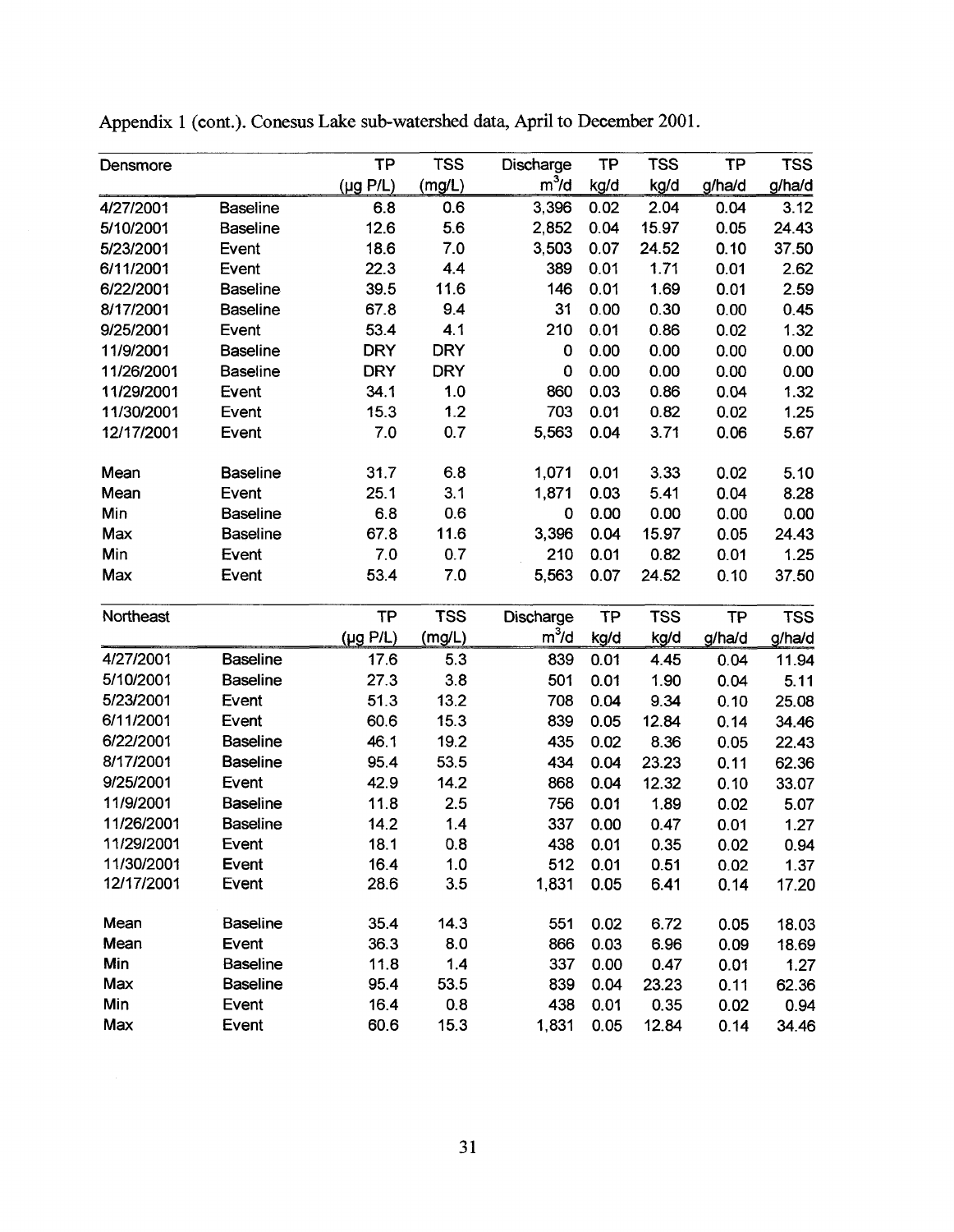| <b>Wilkins</b> |                 | TP            | <b>TSS</b> | Discharge | ТP   | <b>TSS</b> | TP     | TSS    |
|----------------|-----------------|---------------|------------|-----------|------|------------|--------|--------|
|                |                 | $(\mu g$ P/L) | (mg/L)     | $m^3/d$   | kg/d | kg/d       | g/ha/d | g/ha/d |
| 4/27/2001      | <b>Baseline</b> | 10.8          | 1.9        | 2,144     | 0.02 | 4.07       | 0.03   | 5.87   |
| 5/10/2001      | <b>Baseline</b> | 8.9           | 3.6        | 996       | 0.01 | 3.59       | 0.01   | 5.17   |
| 5/23/2001      | Event           | 45.8          | 5.3        | 5,549     | 0.25 | 29.41      | 0.37   | 42.40  |
| 6/11/2001      | Event           | 45.1          | 2.5        | 3,331     | 0.15 | 8.33       | 0.22   | 12.01  |
| 6/22/2001      | <b>Baseline</b> | 346.7         | 200.5      | 2,090     | 0.72 | 419.13     | 1.04   | 604.21 |
| 8/17/2001      | <b>Baseline</b> | 92.6          | 3.5        | 435       | 0.04 | 1.52       | 0.06   | 2.19   |
| 9/25/2001      | Event           | 84.8          | 16.4       | 3,091     | 0.26 | 50.70      | 0.38   | 73.09  |
| 11/9/2001      | <b>Baseline</b> | 34.0          | 3.3        | 361       | 0.01 | 1.19       | 0.02   | 1.72   |
| 11/26/2001     | <b>Baseline</b> | 77.1          | 2.8        | 673       | 0.05 | 1.88       | 0.07   | 2.72   |
| 11/29/2001     | Event           | 64.4          | 9.8        | 1,619     | 0.10 | 15.87      | 0.15   | 22.88  |
| 11/30/2001     | Event           | 38.5          | 14.2       | 667       | 0.03 | 9.45       | 0.04   | 13.63  |
| 12/17/2001     | Event           | 47.8          | 13.7       | 6,600     | 0.32 | 90.19      | 0.45   | 130.02 |
| Mean           | <b>Baseline</b> | 95.0          | 35.9       | 1,116     | 0.14 | 71.90      | 0.21   | 103.65 |
| Mean           | Event           | 54.4          | 10.3       | 3,476     | 0.19 | 33.99      | 0.27   | 49.00  |
| Min            | <b>Baseline</b> | 8.9           | 1.9        | 361       | 0.01 | 1.19       | 0.01   | 1.72   |
| Max            | <b>Baseline</b> | 346.7         | 200.5      | 2,144     | 0.72 | 419.13     | 1.04   | 604.21 |
| Min            | Event           | 38.5          | 2.5        | 667       | 0.03 | 8.33       | 0.04   | 12.01  |
| Max            | Event           | 84.8          | 16.4       | 6,600     | 0.32 | 90.19      | 0.45   | 130.02 |

Appendix 1 (cont.)- Conesus Lake sub-watershed data, April to December 2001.

 $\sim 10^{-1}$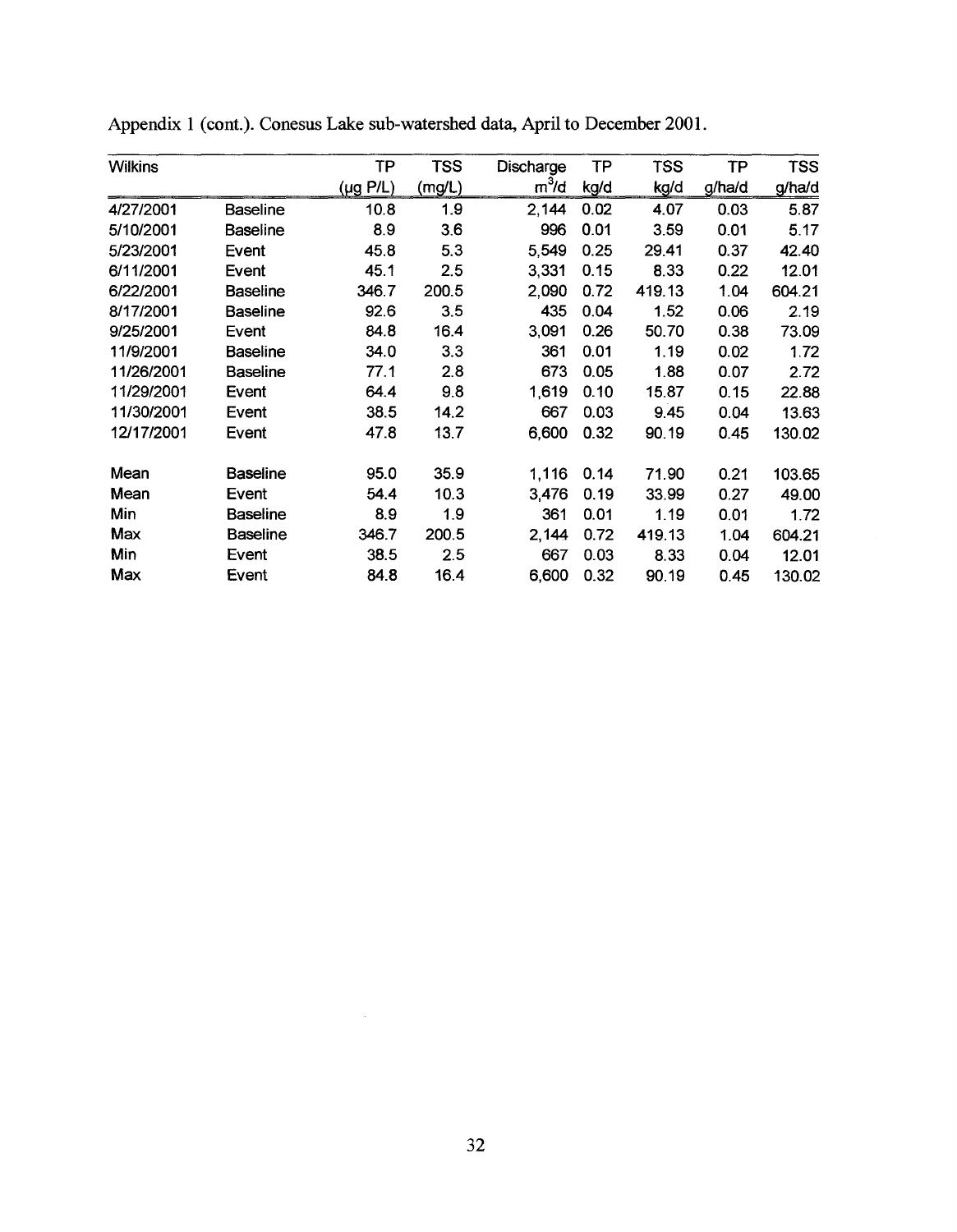were constructed for each parameter analyzed, except total suspended solids. A prepared quality control solution was placed in the analysis stream for each sampling date. If the control solution was beyond the set limits of the control chart, corrective action was taken and the samples re-run.

**External Quality Control:** The Water Chemistry Laboratory at SUNY Brockport is State and Nationally certified through the National Environmental Laboratory Accreditation Conference (NELAC - EPA Lab Code # 01449) and New York State Department of Health's Environmental Laboratory Approval Program (ELAP - # 11439). This program includes biannual proficiency audits, annual inspections and good laboratory practices documentation of all samples, reagents and equipment.

## **Results and Discussion**

## **Precipitation:**

Annual average precipitation was 2.78 inches below normal in the Genesee Valley region during 2001 as measured at the Rochester, NY office of the National Weather Service. Throughout the summer, the region experienced drought conditions characterized as mild to moderate in June and July, becoming moderate to severe through mid-August. Monthly precipitation departures from normal in inches were April  $(-1.42)$ , May  $(-0.06)$ , June  $(-1.16)$ , July  $(-1.67)$  and August (+0.91), with most of the precipitation occurred in the second half of the month).

#### **Stream Discharge:**

Four of the eighteen tributaries monitored during 2001 contributed over seventy percent of the total discharge measured. Those tributaries in descending order are Conesus Inlet, South McMillan, North McMillan and Southwest Creeks (Figure 2).

#### **Analyte Concentration:**

Concentration is the amount of a nutrient or a material per unit volume of water. Table 2 presents the baseline and event concentrations of total phosphorus and total suspended solids for the tributaries of Conesus Lake from April to December, 2001. In general, the large disparities previously observed (Makarewicz and Lewis 1999, 2000) between non-event and event total phosphorus concentrations were not as apparent in 2001. This is primarily due to the lack of any large-scale hydrometeorological events and the drought conditions during the sample period.

High average concentrations of total phosphorus were observed in Graywood (Northwest Creeks), Long Point Gully and South Gully event conditions during 2001 (Table 2). In addition, the total phosphorus concentration of Graywood Creek during non-event conditions exceeds those of all other tributaries during baseline or event conditions. Average non-event total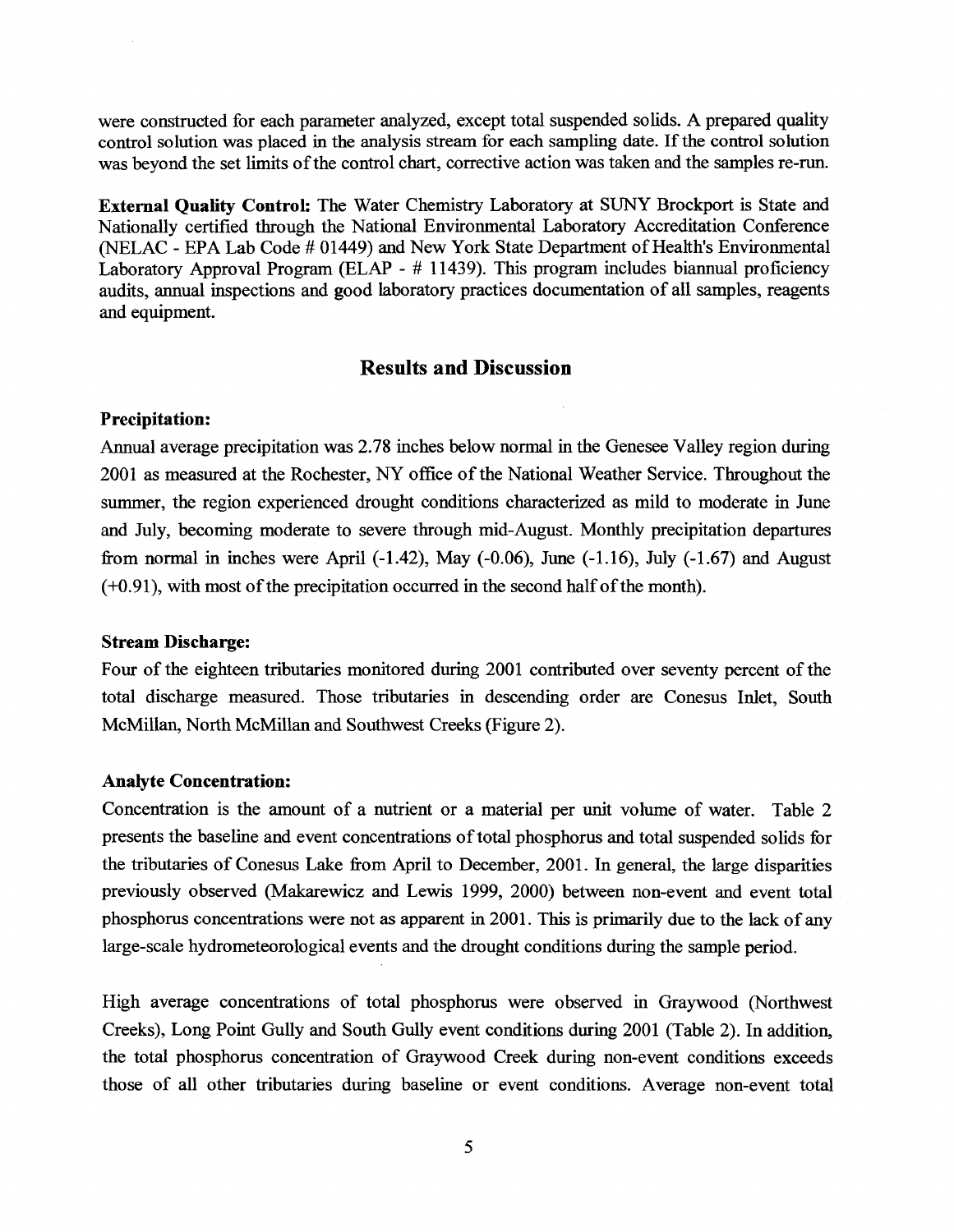phosphorus concentrations ranged from 8.7  $\mu$ g P/L in North McMillan Creek to 274.7  $\mu$ g P/L in Graywood Creek, while average event total phosphorus concentrations ranged from 8.9  $\mu$ g P/L to  $318.1 \mu$ g P/L in the same two creeks, respectively.

At the Conesus Inlet, an additional grab water sample was taken downstream of the base site on Guiltner Road at Sliker Hill Road to evaluate any affects to nutrient concentration that may be occurring due to the extensive wetlands between the two locations. Because the location at Guiltner Road is better for monitoring discharge than the downstream site, this site was chosen as the monitoring site in 1990-1991 (Makarewicz *et al.* 1991). Both total phosphorus and total suspended solids concentrations were higher at the downstream location below the wetland during both events and non-events by  $\sim$ 100% with one exception. Non-event phosphorus concentrations were approximately 800% higher at the downstream location.

Total suspended solids were generally low throughout the sampling period, due to the lack of large precipitation events and drought conditions. One notable exception was South Gully, which averaged 195.3 mg/L during event conditions. This high value was primarily due to one event on 23 May 2001, where the TSS concentration was 972.5 mg/L. Field notes indicate that the town was ditch digging along East Lake Road near South Gully on this date. This undoubtedly is the cause of this high value, as concentrations of total suspended solids never approached this level (next highest concentration =  $2.2 \text{ mg/L}$ ) in any subsequent events.

#### **Loss from the Sub-watersheds:**

Loading is the amount of nutrients and soil that is lost from the watershed and carried by the stream into Conesus Lake. Unlike concentration, loading considers the volume of water being lost from the watershed per day (discharge, Fig. 2) and the amount of nutrient or soil per unit volume of water (i.e., concentration, Table 2) and is expressed as kilograms of nutrient per day entering the lake. Thus, loading provides a better representation of the actual amount of soil and nutrient being lost from the subwatersheds and deposited into the lake. Table 3 is a summary of loss of materials from the watersheds for both non-event and event conditions. Appendix 1 presents the data by sampling date and the averages and maxima for events and non-events. Of the eightteen subwatersheds monitored, four creeks (Graywood, Inlet, Southwest and South McMillan Creeks) delivered over 63% of the phosphorus to Conesus Lake on the 12 dates sampled (Figure 3).

Although loading expressed as kilograms of nutrient lost per day provides an overall impact of a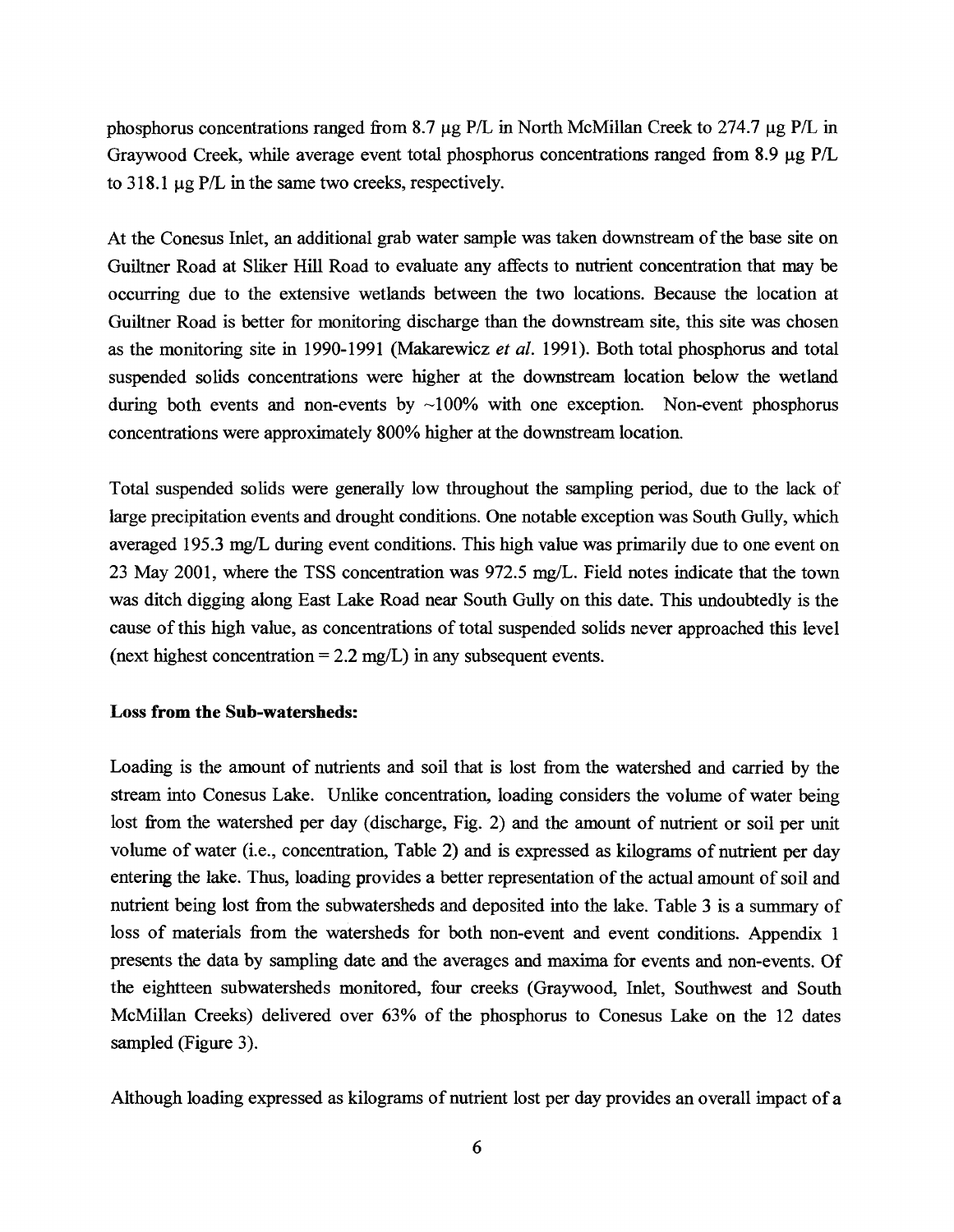subwatershed on a lake; that is, the greater the loading, the greater the potential impact on water quality, it is not the appropriate indicator to compare subwatersheds. Generally, the larger the surface area of the watershed, the greater the loss of nutrients. To determine whether a watershed is delivering more nutrients than another, the effect of watershed size has to be removed. This is accomplished by normalizing by the size of the watersheds to give an average loss of nutrients per unit area of the watershed (e.g.,  $g/ha/day$ ), where g is grams (1000 grams = 2.2 lbs) and ha is a hectare (1 ha = 2.47 acres). This "normalization" procedure allows a superior comparison between subwatersheds. A high "areal" loss of soils from a watershed compared to another watershed would suggest that land use practices (e.g., tillage practices) within that watershed are affecting soil loss.

The total phosphorus areal loading for the eighteen tributaries was dominated by losses during events. Graywood Creek had the highest total phosphorus loading on an areal basis during both events (2.00 g/ha/d) and non-events (0.48 g/ha/d) in 2001 (Table 4, Figure 3). Southwest Creeks was second in TP areal losses with 1.02 g/ha/d during events and 0.45 g/ha/d during baseline conditions. South Gully had second highest event loading (1.29 g/ha/d) but nonevent loading was only 0.01 g/ha/d. The majority of the South Gully event loading occurred during one event in May, where town roadside ditch work was being performed near the sampling site. Conversely, Cottonwood Gully, Southeast Creeks, Densmore Creek and North McMillan Creek all had total phosphorus losses less than 0.10 g/ha/d during 2001 (Table 4, Figure 3).

South Gully dominated total suspended solids loss from the Conesus Lake sub-watersheds at a mean loss rate of 1,239 g/ha/d for events. However, this value is heavily influenced by a single event on 23 May 2001 where the loss for that day was estimated as 7,424 g/ha/d. As mentioned earlier, this was due to road ditching that was occurring on East Lake Road during the sampling period causing a total suspended solids concentration of 972.5 mg/L. Subsequent events that were sampled demonstrated that this source was temporary as total suspended solids concentrations returned to earlier levels. Loss of soil from the Central Gully sub-watershed was the next highest during events and the highest during non-event conditions. Cottonwood Gully, Long Point Gully, Southeast Creeks and Densmore Creek all had total suspended solid loss of less than 10 g/ha/d for 2001.

#### **Comparisons with Previous Data and Other Watersheds:**

Comparisons of this type, although necessary, have to be viewed cautiously because of the inherently high variation in environmental conditions year-to-year that effect loss rates from a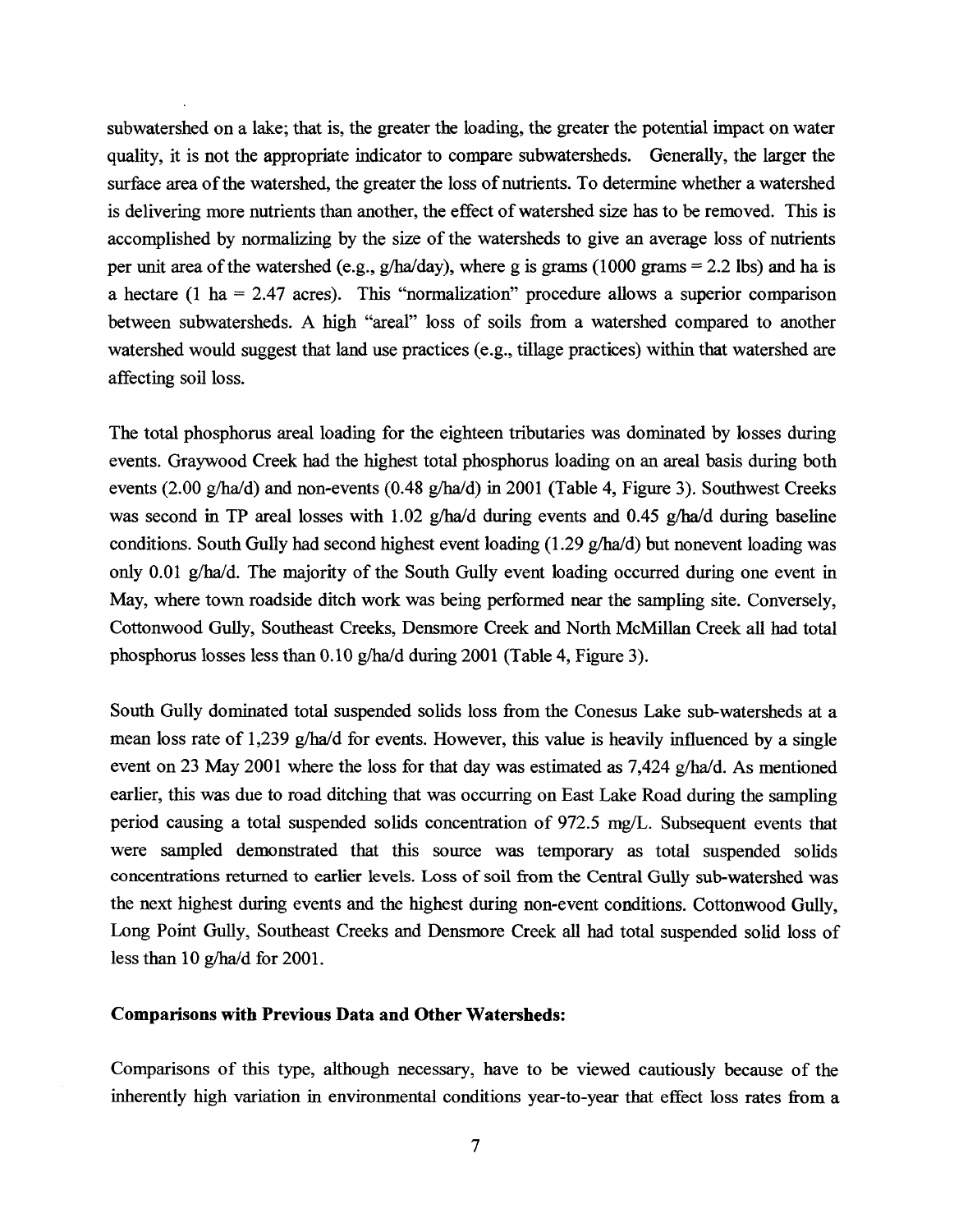watershed. Because 2001 was a very dry year, with periods of drought declared by the National Weather Service during the study period, loss rate estimates from the sub-watersheds would be expected to be low relative to a "wet" year. In addition, another source of variability lies in the sampling design. In 2001, grab samples and point discharge measurements were taken during non-event and event conditions. In 1990 at Conesus Lake and at other lakes (Table 5), the data presented for comparative purposes are an annual value based on a sampling strategy at regular intervals during the entire calendar year or based on continuously monitored discharge utilizing automated stream gauges that trigger automatic samplers during events. The number of days in an annual cycle that a stream is non-event conditions far outweighs those in event conditions (e.g., an average of 40 event and 325 non-event days in 1997-1999 in the Canandaigua Lake watershed). But, those few stream events can contribute 50 to 95% of the annual watershed loss of nutrients and soil (Makarewicz and Lewis 1999, 2000, 2001). All things considered, this study took place during a very dry year which would underestimate loss, had equal numbers of event and baseline samples which will overestimate loss and all precipitation events sampled were below average. Given all of those caveats, a comparison of this study's results with other watershed studies follows.

Losses from Conesus Lake sub-watersheds in 2001 is compared with data generated on a weekly basis in 1990-91 (Figure 5, Table 5). The 1990 annual phosphorus areal loss rate (g P/ha/d) for most subwatersheds were higher than the event loss rate measured in 2001, with the following exceptions. Conesus Inlet and Sand Point Gully had a 1990 phosphorus loss rate that fell between the event and baseline average for 2001 and South Gully was higher in 2001, again due mainly to the one high event value measured in May 2001 attributed to road ditch maintenance. Overall, this can be viewed as a positive for the Conesus Lake watershed in that no streams measured in both studies has increased dramatically in the intervening 10-year period. We would caution the trumpeting of vast improvements in the overall health of the watershed based on these results due mainly to the drought conditions with the lack of a large hydrometeorological event and the differences in monitoring methodology.

Graywood Gully contributed the highest amount of total phosphorus per unit watershed area to Conesus Lake in 2001 with a rate of 2.00 g P/ha/d during events and 0.48 g P/ha/d during nonevent periods. This is comparable to other watersheds in western and central New York that are dominated by agricultural land use and are polluting downstream receiving waters (Table 5). Southwest Creeks contributed the second highest areal total phosphorus loss and can be placed in a similar category. At the other end of the spectrum, Cottonwood, Southeast, Densmore and North McMillan Creeks can be characterized as having areal total phosphorus losses comparable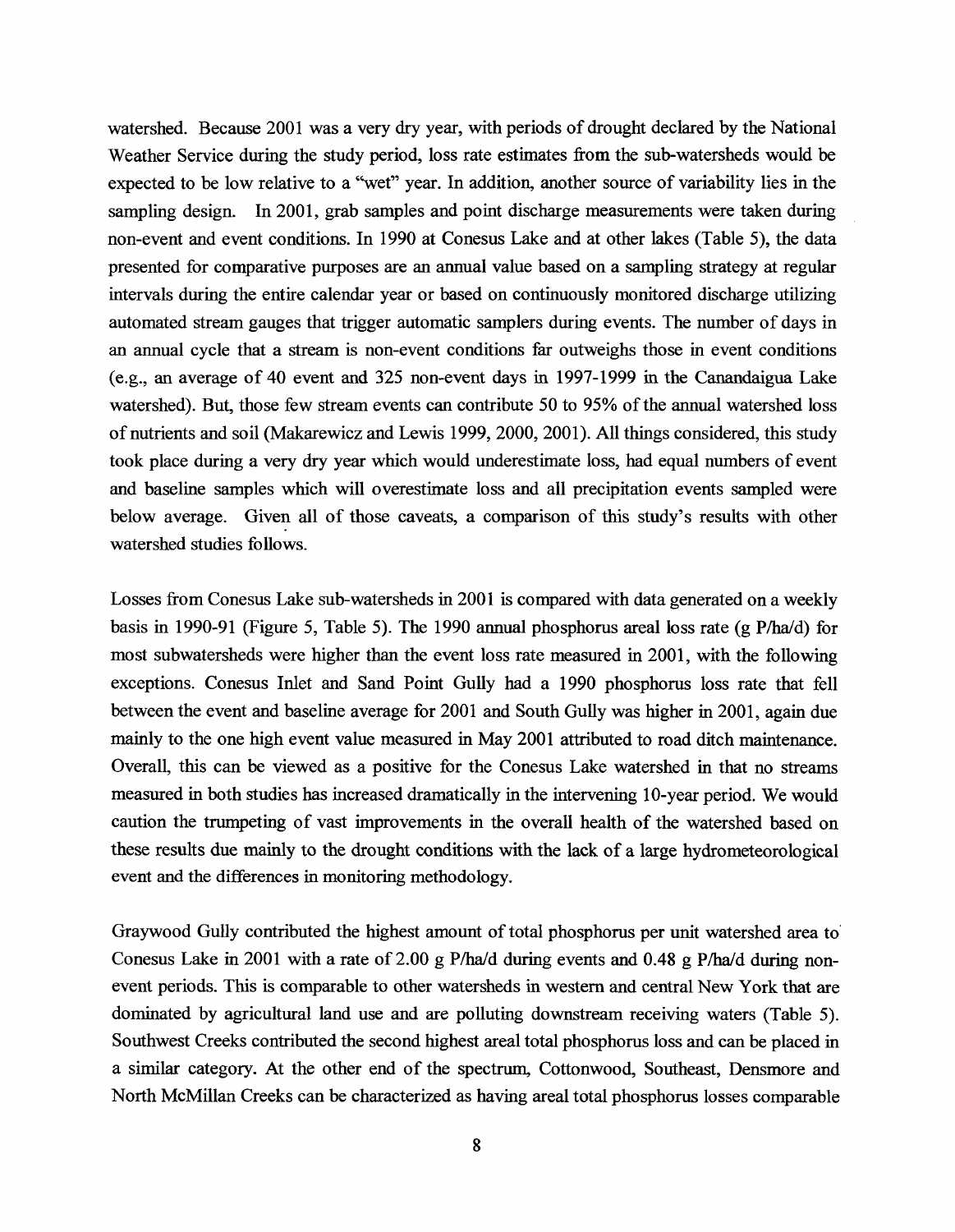to those watersheds that are relatively unimpacted or forested for western and central New York (Table 5).

## **Summary**

As in 2000, the same two streams (Graywood Gully and Southwest Creeks [rivulet #5989]) that drain subwatersheds of Conesus Lake contributed the largest amount of total phosphorus into Conesus Lake relative to similar nearby watersheds in 2001. The high loss of phosphorus undoubtedly stimulated algae and macrophyte growth "locally" at stream mouths and potentially played a role in deteriorating water quality of the entire lake. Bosch *et al.* (2001) have demonstrated that macrophyte beds consisting mainly of Eurasian milfoil and clouds of filamentous algae (metaphyton) exist at the stream mouths of many of the creeks monitored. In preliminary studies, D'Aiuto and Makarewicz (2001) have experimentally demonstrated that water from Conesus Lake subwatersheds enhance the production of metaphyton. The large amount of material being lost from these small subwatersheds compared to larger nearby watersheds suggest land-use practices are the ultimate causes of elevated nutrient and soil losses.

From a management perspective, the possibility exists that control of nutrient and soil loss through best management practices within the watershed may reduce the size of macrophyte beds and abundance of macrophytes within the beds and reduce metaphyton populations. What effect management practices on these small watersheds have on the perimeter beds of macrophytes surrounding the lake is at best speculative. In general, reduction of nutrients should reduce the abundance of macrophytes simply because there are less nutrients. However, any reduction in the perimeter beds and in the stream-mouth associated beds will not be instantaneous. Improvements in water quality of Irondequoit Bay in Monroe County and Lake Erie were not realized until almost 20 to 25 years after implementation of either the phosphate abatement program or other management practices.

When comparing current data to a study done a decade ago, the phosphorus loss rate has decreased in all but three of the streams studied in both years. Overall, this could be viewed as a positive for the Conesus Lake watershed in that no streams measured in both studies has increased dramatically in the intervening 10-year period. We would caution the trumpeting of vast improvements in the overall health of the watershed based on these results. The reductions in nutrient and material loss observed in some subwatersheds are likely due to the drought conditions encountered. Some of the differences observed may also be due to differences in monitoring methodology.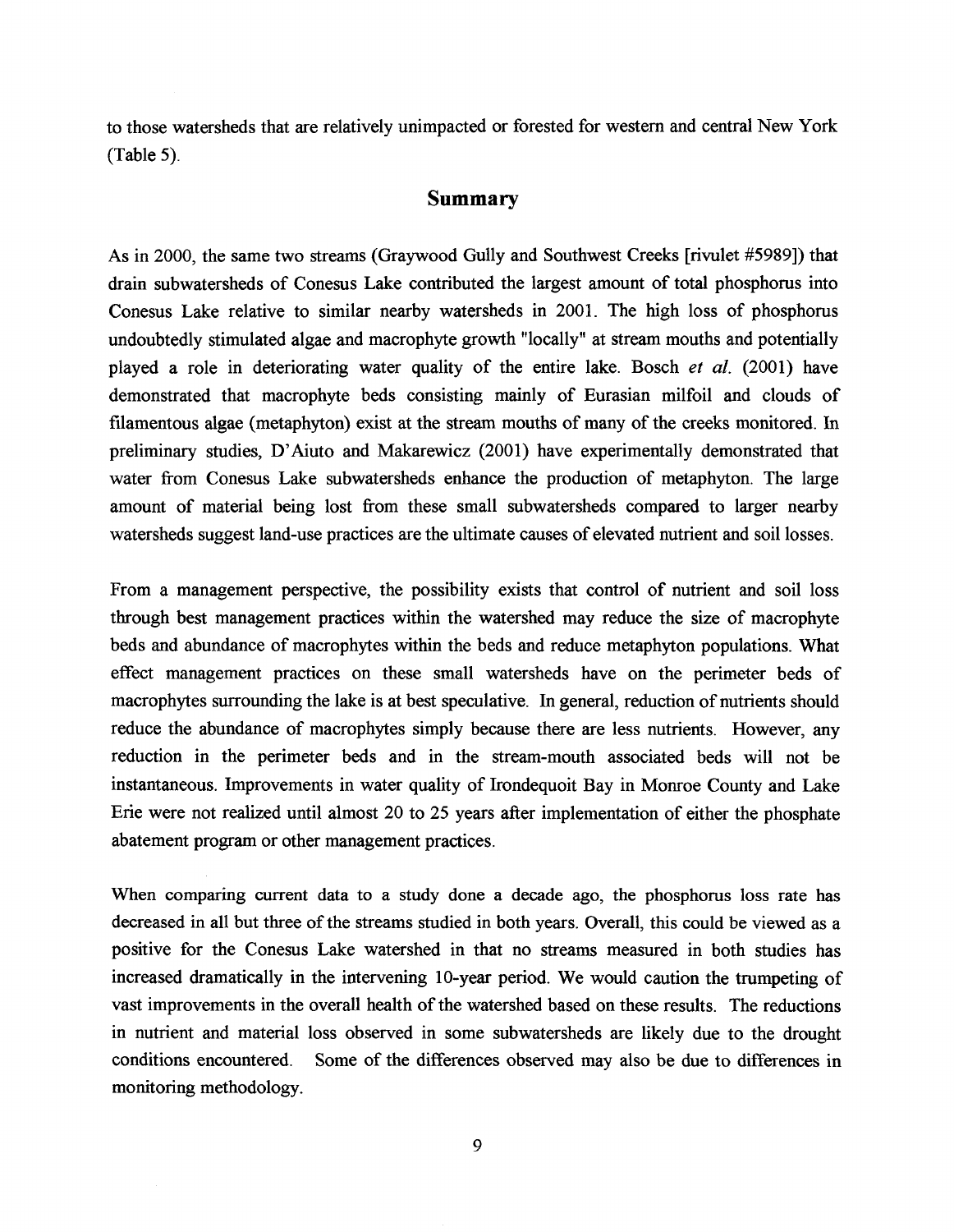#### **Recommendations:**

1. We recommend that a Stressed Stream Analysis (SSA) be performed on Graywood, Southwest Creeks and North Gully based on the following analysis of the 2000 and 2001 watershed monitoring data.

If sub-watersheds based on their average loss of phosphorus per day equating event and non-event (in kg/day) for both 2000 and 2001, the rankings are as follows:

- 1. Hanna's previous SSA performed
- 2. North Gully
- 3. Long Point previous SSA performed
- 4. No Name previous SSA performed
- 5. Southwest
- 6. Graywood
- 7. Inlet
- 8. Sand Point

North Gully ranks high, but inspection of the data suggests this is due to one event in December of 2000. This is similar to the situation in 2001 with South Gully. Because of the high event loss in December, a rank analysis on all the sample data was undertaken to determine the sub-watersheds that had the greatest impact.

A rank order analysis was completed on every calculation of load (kg/d) for every sampling day for 2000 and 2001; including events and non-events. The stream with the highest loss from the watershed is ranked #1; the watershed with the second highest loss is ranked #2, and so on. These are then added up. The watershed with the lowest total is the stream/watershed having the highest impact. In this process, a high value for one day does not skew the entire average. For 2001, Graywood and Southwest are #2 and #3. For the year 2000, Graywood and Southwest are #3 and #2. If this analysis was completed by using data normalized by watershed area, then both Graywood and Southwest ranks are enhanced. This analysis also suggests that Graywood and Southwest are having the largest impact of watersheds that have not had a previous SSA study. If you remove the non-event samples, it does not change the outcome of the ranking. Sand Point and North Gully are significantly lower down on this ranking.

2. A complete sub-watershed analysis, similar to the 1990-91 study should be considered. This study design monitors discharge continuously for an annual cycle as well as water samples taken weekly throughout the entire year. The resulting data would be directly comparable to the decade old study and more meaningful trends could be inferred.

# **Acknowledgements**

Corey Laxson, Daniel White, Betsy Damaske and Peter D'Aiuto of SUNY Brockport aided in the collection and/or analysis of field water samples.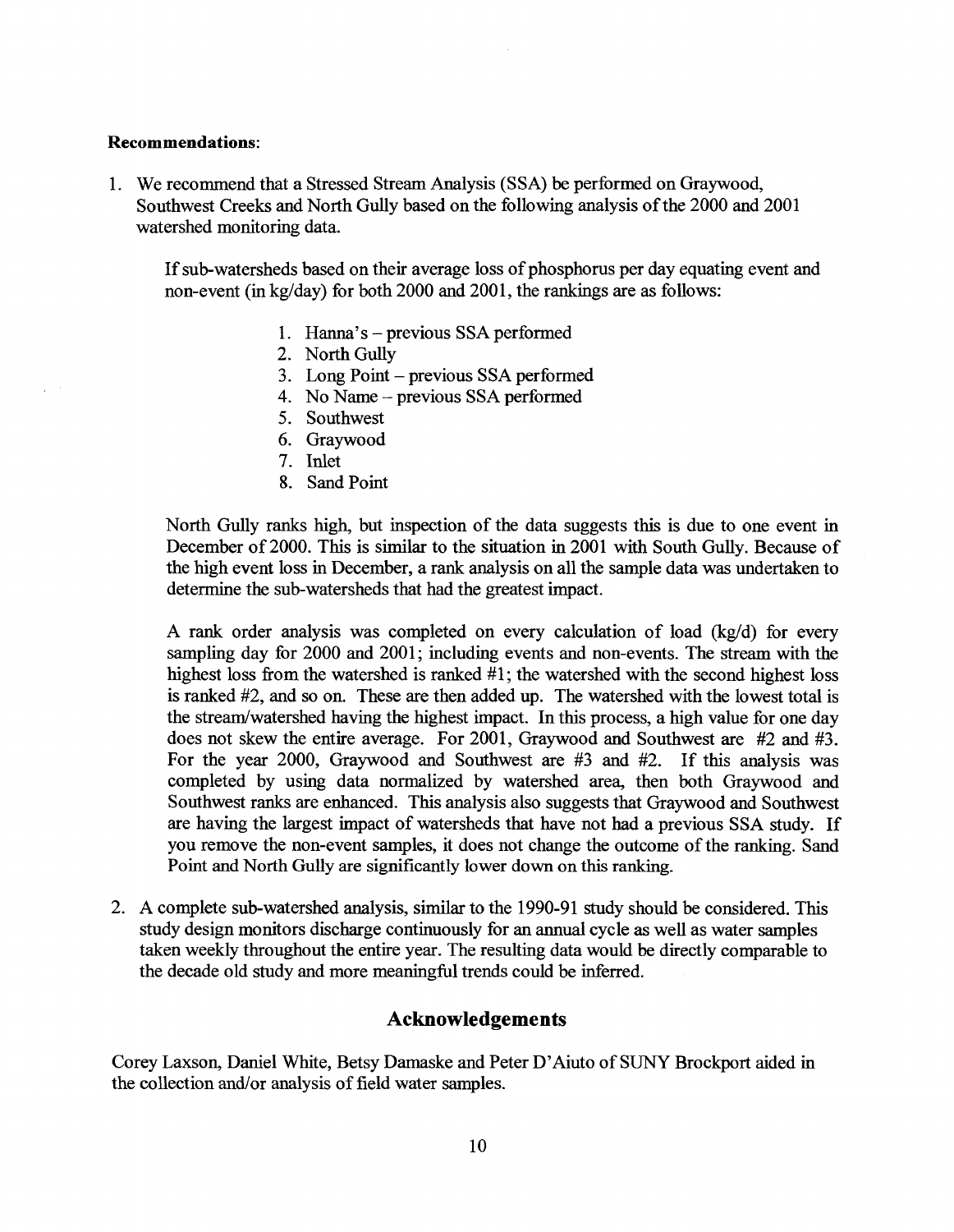# **Literature Cited**

- APHA. 1999. Standard Methods for the Examination of Waste and Wastewater. American Public Health Association, 19th ed. New York, N.Y.
- Bosch, I., Makarewicz, J.C., Emblidge, J.P., Johnson, D.A., Valentino, M. 2001. Population Studies of Eurasian Watermilfoil *(Myriophyllum spicatum*) and Zebra Mussels *(Dreissena polymorpha*) in Conesus Lake, N.Y: Summer 2000. Livingston County Planning Department. Geneseo, NY.
- D'Aiuto, P and J.C. Makarewicz. 2001. Enhancement of metaphyton populations in lakes by nutrient from watersheds in Conesus Lake. Annual Meeting of the Great Lakes Consortium. Syracuse, NY. Abstract.
- EPA. 1979. Methods for the Chemical Analysis of Water and Wastes. Environmental Monitoring and Support Laboratory. Environmental Protection Agency. Cincinnati, Ohio. EPA-600/4-79-020.
- Chow, Ven Te. 1964. Handbook of Applied Hydrology. McGraw-Hill Book Company. NY.
- EPA. 1979. Methods for Chemical Analysis of Water and Wastes. Environmental Monitoring and Support Laboratory. Environmental Protection Agency. Cincinnati, Ohio. EPA-600/4- 79-020.
- Makarewicz, J.C., I. Bosch and T.W. Lewis. 2001. Soil and Nutrient Loss from Selected Subwatersheds of Conesus Lake. Prepared for the Livingston County Planning Department. Mount Morris, NY. Available from Drake Memorial Library, SUNY Brockport, Brockport, NY.
- Makarewicz, J.C., Lewis, T.W., Dilcher, R.C., Letson, M. and Puckett, N. 1991. Chemical Analysis and Nutrient Loading of Streams Entering Conesus Lake, NY. Prepared for the Livingston County Planning Department. Mount Morris, NY. Available from Drake Memorial Library, SUNY Brockport, Brockport, NY.
- Makarewicz, J.C., T.W. Lewis and R.K. Williams. 1991. Nutrient loading of streams entering Sodus Bay and Port Bay, NY. Available from Drake Memorial Library, SUNY Brockport, Brockport, NY.
- Makarewicz, J.C., T.W. Lewis and R.K. Williams. 1992. Nutrient loading of streams entering Sodus Bay and Port Bay, NY. Available from Drake Memorial Library, SUNY Brockport, Brockport, NY.
- Makarewicz, J.C., T.W. Lewis and R.K. Williams. 1993. Nutrient loading of streams entering Sodus Bay and Port Bay, NY. Available from Drake Memorial Library, SUNY Brockport, Brockport, NY.
- Makarewicz, J.C. and Lewis, T. W. 1994. Nutrient loading of streams entering Lake Neatahwanta, Oswego County, NY 46pp. Oswego County Soil and Water Conservation District. Available from Drake Memorial Library, SUNY Brockport, Brockport, NY.
- Makarewicz, J.C. and Lewis, T. W. 1998. The loss of nutrient and materials from watersheds draining into Lake Neatahwanta, Oswego County, NY. Oswego County Soil and Water Conservation District. Available from Drake Memorial Library, SUNY Brockport, Brockport, NY.
- Makarewicz, J.C. and Lewis, T. W. 1998a. Nutrient and sediment loss from watersheds of Orleans County. Orleans County Soil and Water Conservation District. Available from Drake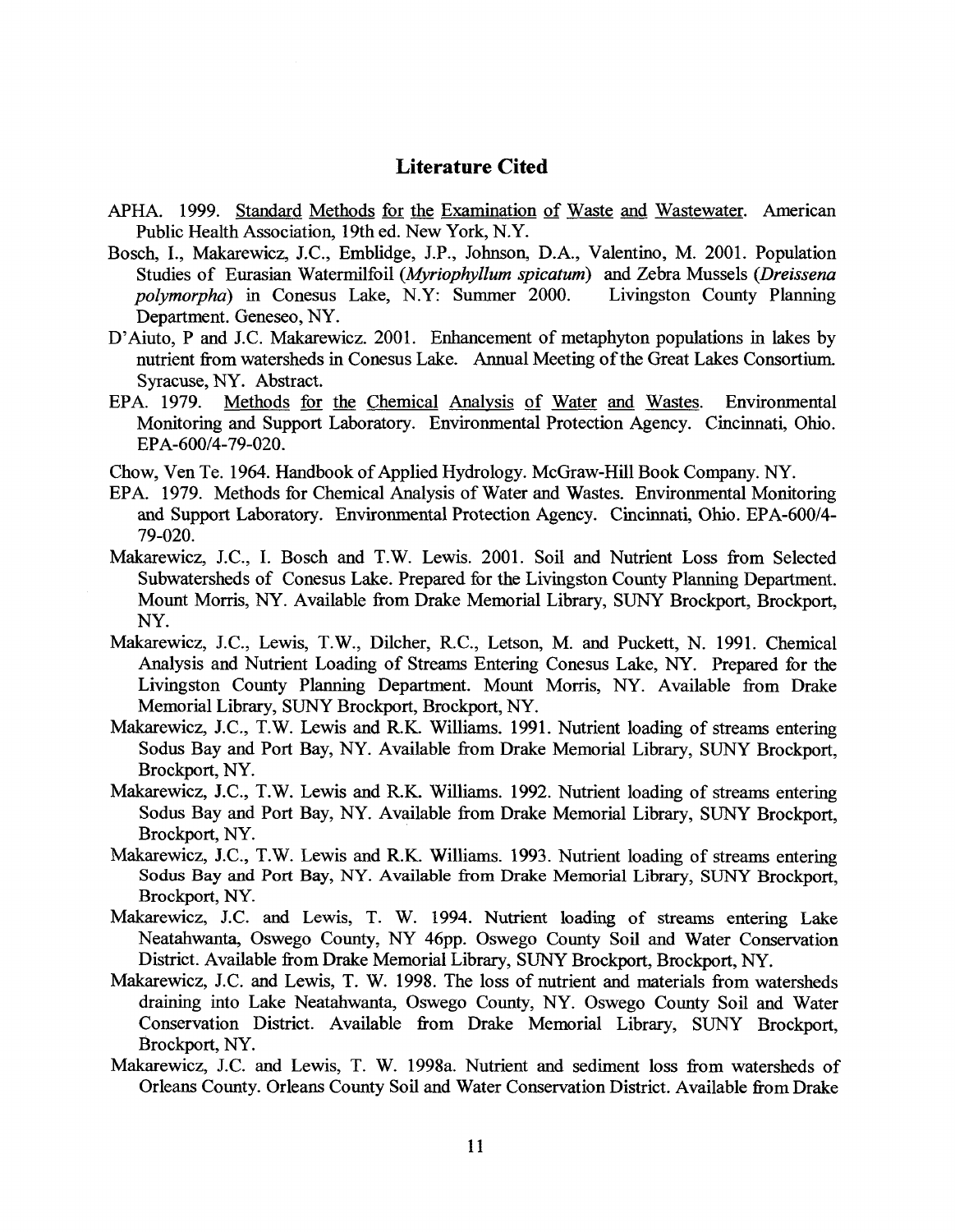Memorial Library, SUNY Brockport, Brockport, NY.

- Makarewicz, J.C. and Lewis, T.W. 1999. Soil and nutrient loss from subwatersheds in the southwest quadrant of Conesus Lake. Available form Drake Memorial Library, SUNY Brockport, Brockport, NY.
- Makarewicz, J.C. and Lewis, T. W. 1999a. Nutrient and sediment loss from watersheds of Orleans County - Year 2. Orleans County Soil and Water Conservation District. Available from Drake Memorial Library, SUNY Brockport, Brockport, NY.
- Makarewicz, J.C. and Lewis, T. W. 2000. Nutrient and sediment loss from the watersheds of Canandaigua Lake; January 1997 to January 2000. Available form Drake Memorial Library, SUNY Brockport, Brockport, NY.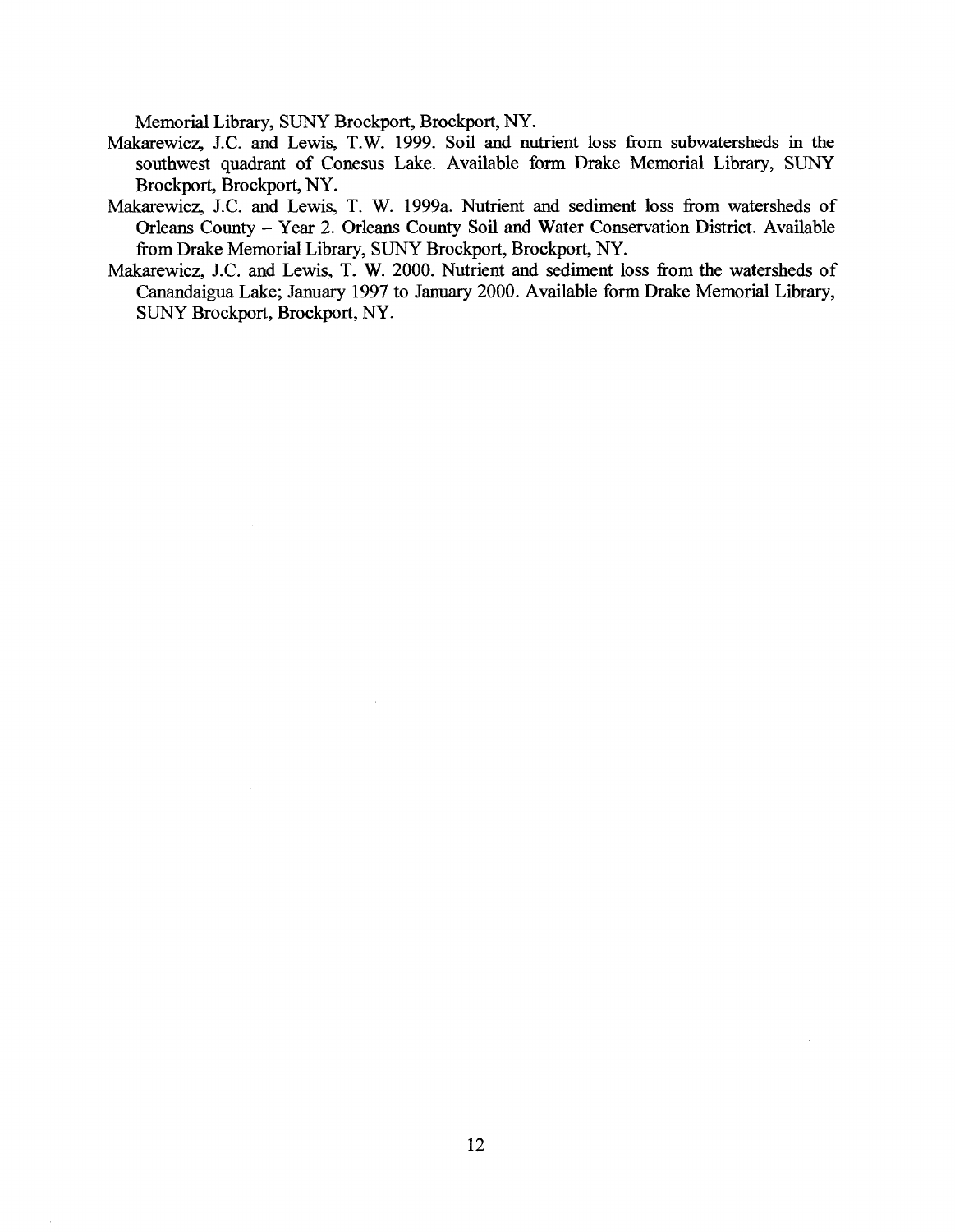Table 1. Summary data for sampling locations in the Conesus Lake watershed.

| <b>Watershed</b>                                     | <b>Height Measurement</b>     | Latitude/Longitude   |  |  |
|------------------------------------------------------|-------------------------------|----------------------|--|--|
| Hanna's Creek                                        | Triangle on East side of      | $42^{\circ}$ 49.99 N |  |  |
| 3502 Pebble Beach Road                               | <b>Bridge</b>                 | 77° 42.46 W          |  |  |
| Graywood area Creek                                  | Center of culvert near shore  | $42^{\circ} 48.64 N$ |  |  |
| 4003 West Lake Road                                  | of lake                       | 77° 42.95 W          |  |  |
| Turn East at Greywood Center sign                    |                               |                      |  |  |
| Sand Point Gully                                     | Triangle on Bridge            | $42^{\circ}$ 47.22 N |  |  |
| 4661 West Lake Rd.                                   |                               | 77° 43.34 W          |  |  |
| Left on Wadsworth Cove, veer left                    |                               |                      |  |  |
| Long Point Gully                                     | Triangle on East face of      | 42° 46.82 N          |  |  |
| West Lake Road @ Creekside Lane                      | bridge                        | 77° 43.36 W          |  |  |
| Cottonwood Gully                                     | Top of culvert on west side   | $42^{\circ} 45.48 N$ |  |  |
| 5341 W. Lake Rd. near pump station                   | of road                       | 77° 43.67 W          |  |  |
| No Name Creek                                        | Triangle on East side of      | $42^{\circ}$ 44.95 N |  |  |
| 5577 W. Lake Rd                                      | bridge                        | 77° 43.66 W          |  |  |
| <b>Sutton Point</b>                                  | Top of culvert on West side   | $42^{\circ}$ 44.52 N |  |  |
| 5690 West Lake Rd.                                   | of road                       | 77° 43.67W           |  |  |
| South West Creeks                                    | Center of culvert             | $42^{\circ} 44.10 N$ |  |  |
| 5859 Rivulet                                         |                               | 77° 43.50 W          |  |  |
| 5859 West Lake Road                                  |                               |                      |  |  |
| Conesus Inlet                                        | Mark on North side of         | $42^{\circ}$ 40.99 N |  |  |
| Guiltner Road                                        | bridge face                   | 77° 42.19 W          |  |  |
| Lower Inlet                                          | <b>Take Water Sample ONLY</b> |                      |  |  |
| Sliker Hill Road                                     |                               |                      |  |  |
| <b>South McMillan Creek</b>                          | Mark on West side of          | $42^{\circ} 43.31 N$ |  |  |
| 6157 East Lake Road                                  | bridge                        | 77° 42.13 W          |  |  |
| North McMillan Creek                                 | Mark on West side of          | $42^{\circ}$ 43.39 N |  |  |
| 6134 East Lake Road                                  | bridge                        | $77^{\circ}$ 42.14 W |  |  |
| South East Creeks                                    | Culvert on West side of       | 42° 44.32 N          |  |  |
| 5829 East Lake Road                                  | road                          | 77° 42.57 W          |  |  |
|                                                      |                               |                      |  |  |
| South Gully<br>Hartson Pt                            | West side of road mark on     | $42^{\circ} 46.34 N$ |  |  |
| 5112 East Lake Road                                  | top of bridge                 | 77° 42.73 W          |  |  |
| North Gully                                          |                               |                      |  |  |
|                                                      | Triangle on West side         | $42^{\circ} 46.71 N$ |  |  |
| 4990 East Lake Road                                  | bridge                        | 77° 42.65 W          |  |  |
| <b>Central Gully</b><br>East Lake Road at Price Road | Culvert on West Side of       | 42° 47.09N           |  |  |
|                                                      | Road                          | 77° 42.48 W          |  |  |
| Densmore Creek                                       | Triangle on East side of      | 42° 47.56 N          |  |  |
| Old Orchard Point                                    | Road                          | 77° 42.46 W          |  |  |
| 4683 E. Lake Rd near storage place                   |                               |                      |  |  |
| <b>North East Creeks</b>                             | Mark on bridge on west        | $42^{\circ} 48.41 N$ |  |  |
| East Lake Road at Van Zandt Road                     | side of road                  | 77° 42.08 W          |  |  |
| <b>Wilkins Creek</b>                                 | Mark on bridge on west        | $42^{\circ}$ 49.38 N |  |  |
| East Lake Road                                       | side of road                  | 77° 41.61 W          |  |  |

 $\hat{\mathcal{A}}$